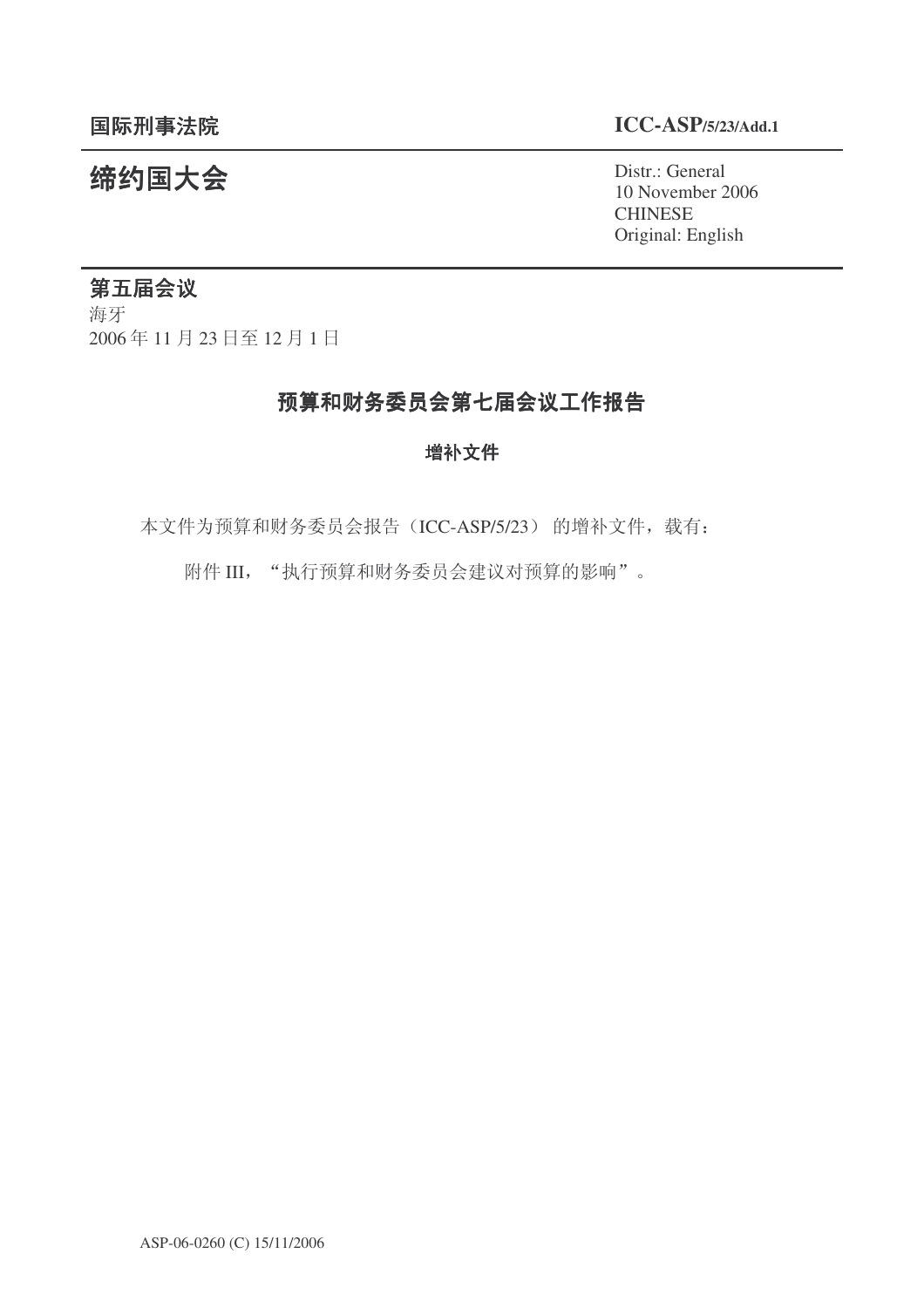# 附件 III

### 执行预算和财务委员会建议对预算的影响

### 提议的预算与预算和财务委员会建议的比较

(变动以灰色标出)

#### 合计——所有主要方案

|             |          | 提议的 2007年预算 |          |          | 预算和财务委员会一提议的 2007年预算 |          |            | 预算和财务委员会提议的变动 |            |         |
|-------------|----------|-------------|----------|----------|----------------------|----------|------------|---------------|------------|---------|
| 项目          |          | (千欧元)       |          |          | (千欧元)                |          |            | (千欧元)         |            |         |
|             | 基本       | 与情势<br>有关的  | 合计       | 基本       | 与情势<br>有关的           | 合计       | 基本         | 与情势<br>有关的    | 合计         | $\%$    |
| 法官          | 5,833.1  |             | 5,833.1  | 5,833.1  |                      | 5,833.1  |            |               |            |         |
| 专业人员        | 17,093.4 | 16,109.8    | 33,203.2 | 15,931.7 | 14,272.4             | 30,204.1 | $-1,161.7$ | $-1,837.4$    | $-2,999.1$ | $-9.0$  |
| 一般事务人员      | 9,535.7  | 8,065.0     | 17,600.7 | 8,967.3  | 7,581.4              | 16,548.7 | $-568.4$   | $-483.6$      | $-1,052.0$ | $-6.0$  |
| 人员分项合计      | 26,629.1 | 24,174.8    | 50,803.9 | 24,899.0 | 21,853.8             | 46,752.8 | $-1,730.1$ | $-2,321.0$    | $-4,051.1$ | $-8.0$  |
| 一般临时协助      | 2,248.3  | 4,880.2     | 7,128.5  | 2,350.4  | 4,953.3              | 7,303.7  | 102.1      | 73.1          | 175.2      | 2.5     |
| 会议临时协助      | 1,626.9  | 45.0        | 1,671.9  | 1,626.9  | 45.0                 | 1,671.9  |            |               |            |         |
| 加班费         | 239.7    | 84.3        | 324.0    | 239.7    | 84.3                 | 324.0    |            |               |            |         |
| 顾问          | 72.0     | 348.3       | 420.3    | 62.0     | 176.9                | 238.9    | $-10.0$    | $-171.4$      | $-181.4$   | $-43.2$ |
| 其他人员分项合计    | 4,186.9  | 5,357.8     | 9,544.7  | 4,279.0  | 5,259.5              | 9,538.5  | 92.1       | $-98.3$       | $-6.2$     | $-0.1$  |
| 旅行          | 1,016.2  | 3,520.8     | 4,537.0  | 952.2    | 3,106.0              | 4,058.2  | $-64.0$    | $-414.8$      | $-478.8$   | $-10.6$ |
| 招待费         | 48.0     |             | 48.0     | 48.0     |                      | 48.0     |            |               |            |         |
| 合同性服务, 包括培训 | 3,357.6  | 4,302.5     | 7,660.1  | 3,350.1  | 3,951.0              | 7,301.1  | $-7.5$     | $-351.5$      | $-359.0$   | $-4.7$  |
| 一般业务费用      | 6,359.9  | 4,948.5     | 11,308.4 | 6,359.9  | 4,948.5              | 11,308.4 |            |               |            |         |
| 物品和材料       | 1,025.0  | 474.9       | 1,499.9  | 1,025.0  | 474.9                | 1,499.9  |            |               |            |         |
| 家具和设备       | 1,644.2  | 579.0       | 2,223.2  | 1,644.2  | 579.0                | 2,223.2  |            |               |            |         |
| 非人员分项合计     | 13,450.9 | 13,825.7    | 27,276.6 | 13,379.4 | 13,059.4             | 26,438.8 | $-71.5$    | $-766.3$      | $-837.8$   | $-3.1$  |
| 分配的维护费      |          |             |          |          |                      |          |            |               |            |         |
| 所有主要方案合计    | 50,100.0 | 43,358.3    | 93,458.3 | 48,390.5 | 40,172.7             | 88,563.2 | $-1,709.5$ | $-3,185.6$    | $-4,895.1$ | $-5.2$  |

|        |     | 提议的 2007年预算 |     | 预算和财务委员会一提议的 2007年预算 |            |     | 预算和财务委员会提议的变动 |            |       |        |
|--------|-----|-------------|-----|----------------------|------------|-----|---------------|------------|-------|--------|
| 项目     |     | 职位表         |     |                      | 职位表        |     |               | 职位表        |       |        |
|        | 基本  | 与情势<br>有关的  | 合计  | 基本                   | 与情势<br>有关的 | 合计  | 基本            | 与情势<br>有关的 | 合计    | $\%$   |
| 专业人员   | 160 | 181         | 341 | 156                  | 160        | 316 |               |            | $-25$ | $-7.3$ |
| 一般事务人员 | 172 | 163         | 335 | 164                  | 156        | 320 |               |            | $-15$ | $-4.5$ |
| 人员合计   | 332 | 344         | 676 | 320                  | 316        | 636 | $-12$         | $-28$      | $-40$ | $-5.9$ |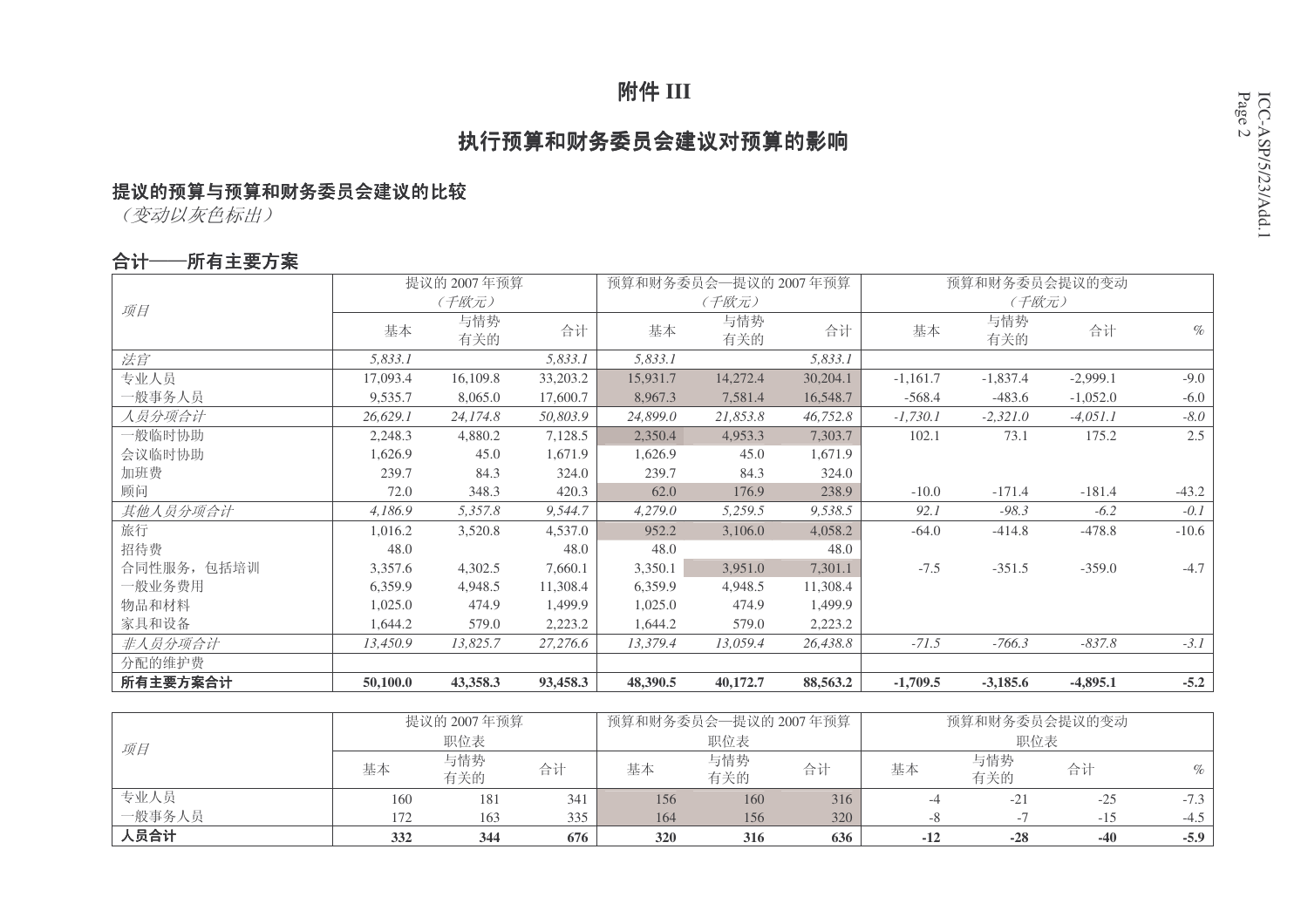(变动以灰色标出)

#### 1. 主要方案 I──司法部门

|             |         | 提议的 2007年预算 |          |         | 预算和财务委员会—提议的 2007年预算 |         |          | 预算和财务委员会提议的变动 |          |         |
|-------------|---------|-------------|----------|---------|----------------------|---------|----------|---------------|----------|---------|
| 项目          |         | (千欧元)       |          |         | (千欧元)                |         |          | (千欧元)         |          |         |
|             | 基本      | 与情势<br>有关的  | 合计       | 基本      | 与情势有<br>关的           | 合计      | 基本       | 与情势<br>有关的    | 合计       | $\%$    |
| 法官          | 5,833.1 |             | 5,833.1  | 5,833.1 |                      | 5,833.1 |          |               |          |         |
| 专业人员        | 2,403.3 | 626.8       | 3,030.1  | 2,095.0 | 382.8                | 2,477.8 | $-308.3$ | $-244.0$      | $-552.3$ | $-18.2$ |
| 一般事务人员      | 783.0   | 178.2       | 961.2    | 755.8   | 171.9                | 927.7   | $-27.2$  | $-6.3$        | $-33.5$  | $-3.5$  |
| 人员分项合计      | 3,186.3 | 805.0       | 3,991.3  | 2,850.8 | 554.7                | 3,405.5 | $-335.5$ | $-250.3$      | $-585.8$ | $-14.7$ |
| 一般临时协助      | 96.5    | 90.0        | 186.5    | 96.5    | 90.0                 | 186.5   |          |               |          |         |
| 顾问          | 35.0    |             | 35.0     | 35.0    |                      | 35.0    |          |               |          |         |
| 其他人员分项合计    | 131.5   | 90.0        | 221.5    | 131.5   | 90.0                 | 221.5   |          |               |          |         |
| 旅行          | 188.5   | 70.0        | 258.5    | 188.5   | 70.0                 | 258.5   |          |               |          |         |
| 招待费         | 11.0    |             | 11.0     | 11.0    |                      | 11.0    |          |               |          |         |
| 合同性服务, 包括培训 | 30.7    |             | 30.7     | 30.7    |                      | 30.7    |          |               |          |         |
| 一般业务费用      | 47.0    |             | 47.0     | 47.0    |                      | 47.0    |          |               |          |         |
| 物品和材料       | 5.0     |             | 5.0      | 5.0     |                      | 5.0     |          |               |          |         |
| 家具和设备       | 10.0    |             | 10.0     | 10.0    |                      | 10.0    |          |               |          |         |
| 非人员分项合计     | 292.2   | 70.0        | 362.2    | 292.2   | 70.0                 | 362.2   |          |               |          |         |
| 分配的维护费      | 157.4   | 29.1        | 186.5    | 155.9   | 21.0                 | 176.9   | $-1.5$   | $-8.1$        | $-9.6$   | $-5.1$  |
| 主要方案 I 合计   | 9,600.5 | 994.1       | 10,594.6 | 9,263.5 | 735.7                | 9,999.2 | $-337.0$ | $-258.4$      | $-595.4$ | $-5.6$  |

|        |     | 提议的 2007年预算 |     | 预算和财务委员会—提议的 2007年预算 |            |    | 预算和财务委员会提议的变动 |            |    |         |
|--------|-----|-------------|-----|----------------------|------------|----|---------------|------------|----|---------|
| 项目     | 职位表 |             |     |                      | 职位表        |    |               | 职位表        |    |         |
|        | 基本  | 与情势<br>有关的  | 合计  | 基本                   | 与情势有<br>关的 | 合计 | 基本            | 与情势<br>有关的 | 合计 |         |
| 专业人员   |     |             |     | 24                   |            | 27 |               |            |    | $-12.9$ |
| 一般事务人员 |     |             | 16. |                      |            | 16 |               |            |    |         |
| 人员合计   | 38  |             | 47  |                      |            | 43 |               | - 7        |    | $-8.5$  |

CC-ASP/5/23/Add.1 P a g e 3 ICC-ASP/5/23/Add.1 Page 3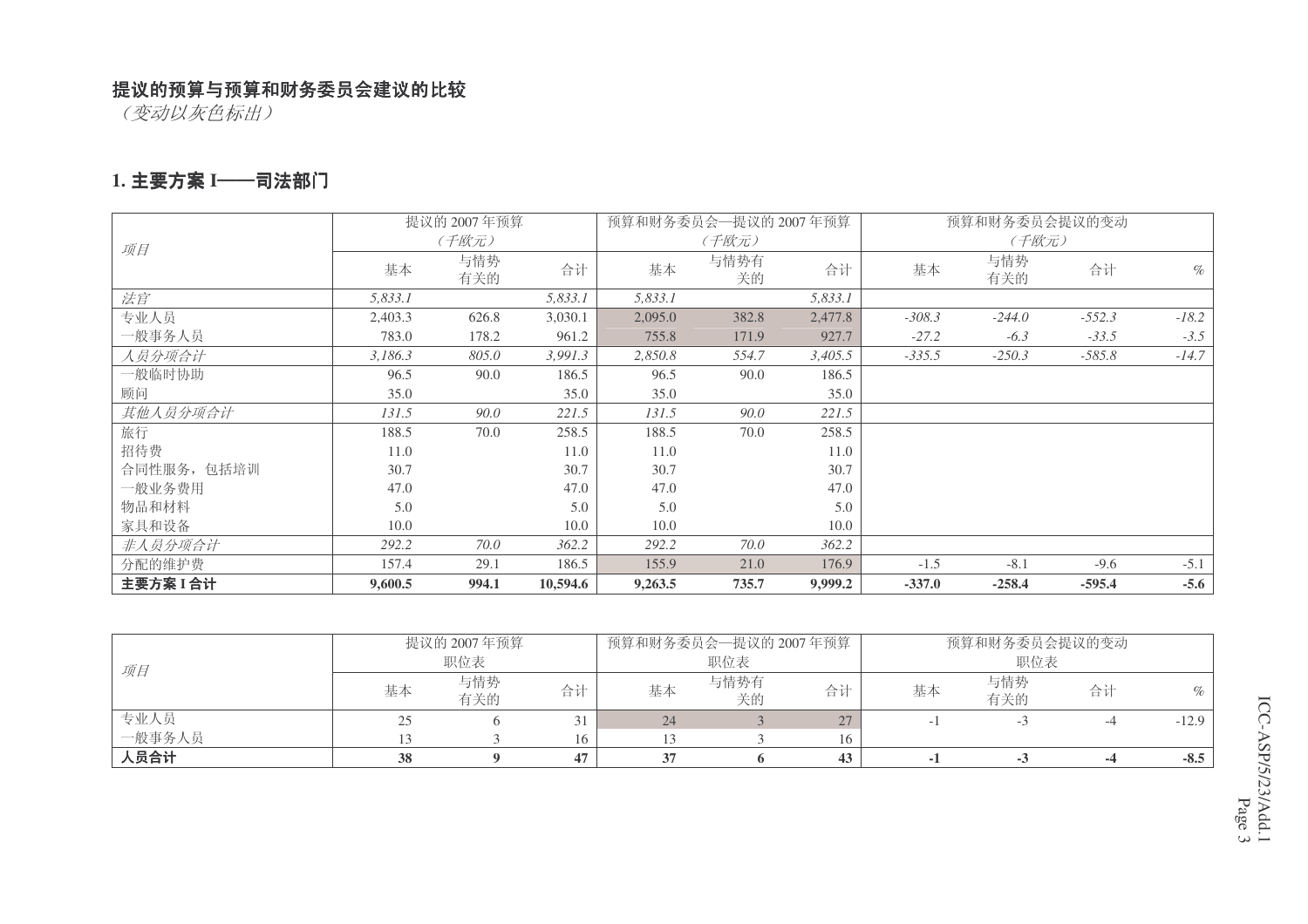(变动以灰色标出)

#### 1.1 方案 1100——院长会议

|             | 预算和财务委员会一提议的 2007年预算<br>预算和财务委员会提议的变动<br>提议的 2007年预算 |                  |         |            |         |          |            |          |         |
|-------------|------------------------------------------------------|------------------|---------|------------|---------|----------|------------|----------|---------|
| 项目          |                                                      | (千欧元)            |         | (千欧元)      |         |          | (千欧元)      |          |         |
|             | 基本                                                   | 与情势<br>合计<br>有关的 | 基本      | 与情势<br>有关的 | 合计      | 基本       | 与情势<br>有关的 | 合计       | $\%$    |
| 法官          | 1.056.0                                              | 1.056.0          | 1,056.0 |            | 1.056.0 |          |            |          |         |
| 专业人员        | 899.9                                                | 899.9            | 807.0   |            | 807.0   | $-92.9$  |            | $-92.9$  | $-10.3$ |
| 一般事务人员      | 307.8                                                | 307.8            | 297.4   |            | 297.4   | $-10.4$  |            | $-10.4$  | $-3.4$  |
| 人员分项合计      | 1,207.7                                              | 1,207.7          | 1,104.4 |            | 1,104.4 | $-103.3$ |            | $-103.3$ | $-8.6$  |
| 一般临时协助      | 46.5                                                 | 46.5             | 46.5    |            | 46.5    |          |            |          |         |
| 顾问          | 35.0                                                 | 35.0             | 35.0    |            | 35.0    |          |            |          |         |
| 其他人员分项合计    | 81.5                                                 | 81.5             | 81.5    |            | 81.5    |          |            |          |         |
| 旅行          | 96.3                                                 | 96.3             | 96.3    |            | 96.3    |          |            |          |         |
| 招待费         | 10.0                                                 | 10.0             | 10.0    |            | 10.0    |          |            |          |         |
| 合同性服务, 包括培训 | 16.0                                                 | 16.0             | 16.0    |            | 16.0    |          |            |          |         |
| 一般业务费用      | 47.0                                                 | 47.0             | 47.0    |            | 47.0    |          |            |          |         |
| 物品和材料       | 5.0                                                  | 5.0              | 5.0     |            | 5.0     |          |            |          |         |
| 家具和设备       |                                                      |                  |         |            |         |          |            |          |         |
| 非人员分项合计     | 174.3                                                | 174.3            | 174.3   |            | 174.3   |          |            |          |         |
| 分配的维护费      | 56.5                                                 | 56.5             | 54.8    |            | 54.8    | $-1.7$   |            | $-1.7$   | $-3.0$  |
| 方案合计        | 2,576.0                                              | 2,576.0          | 2,471.0 |            | 2,471.0 | $-105.0$ |            | $-105.0$ | $-4.1$  |

|             |    | 提议的 2007年预算 |    | 预算和财务委员会—提议的 2007年预算 |            |    | 预算和财务委员会提议的变动 |            |    |         |
|-------------|----|-------------|----|----------------------|------------|----|---------------|------------|----|---------|
| 项目          |    | 职位表         |    |                      | 职位表        |    | 职位表           |            |    |         |
|             | 基本 | 与情势<br>有关的  | 合计 | 基本                   | 与情势<br>有关的 | 合计 | 基本            | 与情势<br>有关的 | 合计 | $\%$    |
| 专业人员        |    |             |    |                      |            |    |               |            |    | $-11.1$ |
| 一般事务人员      |    |             |    |                      |            |    |               |            |    |         |
| <b>\员合计</b> |    |             | 14 |                      |            |    |               |            |    | $-7.1$  |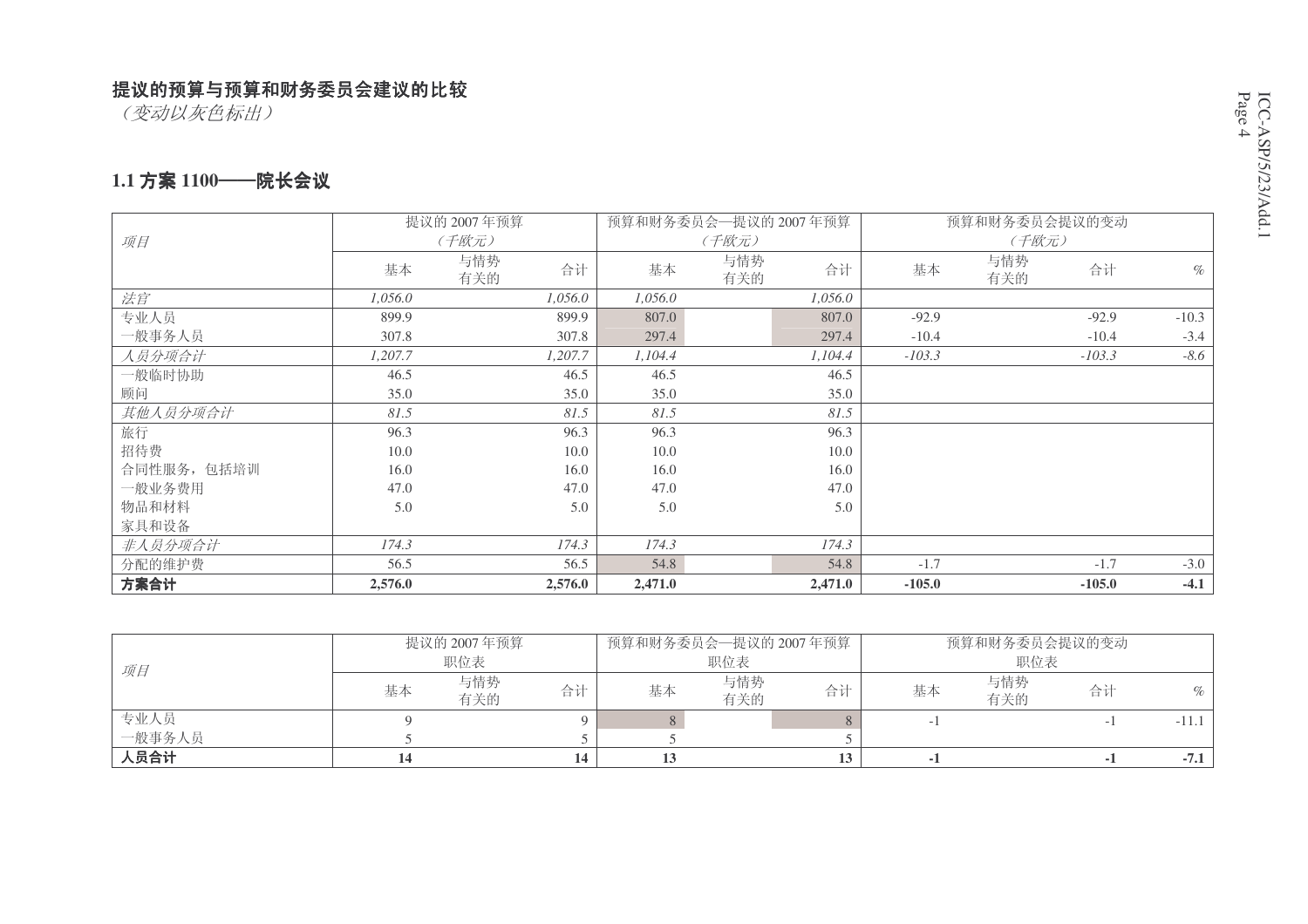(变动以灰色标出)

#### 1.2 方案 1200——分庭

|             |         | 提议的 2007年预算 |         |         | 预算和财务委员会一提议的 2007年预算 |         |          | 预算和财务委员会提议的变动 |          |         |
|-------------|---------|-------------|---------|---------|----------------------|---------|----------|---------------|----------|---------|
| 项目          |         | (千欧元)       |         |         | (千欧元)                |         |          | (千欧元)         |          |         |
|             | 基本      | 与情势<br>有关的  | 合计      | 基本      | 与情势<br>有关的           | 合计      | 基本       | 与情势<br>有关的    | 合计       | $\%$    |
| 法官          | 4,777.1 |             | 4,777.1 | 4,777.1 |                      | 4,777.1 |          |               |          |         |
| 专业人员        | 1,503.4 | 626.8       | 2,130.2 | 1,288.0 | 382.8                | 1,670.8 | $-215.4$ | $-244.0$      | $-459.4$ | $-21.6$ |
| 一般事务人员      | 475.2   | 178.2       | 653.4   | 458.4   | 171.9                | 630.3   | $-16.8$  | $-6.3$        | $-23.1$  | $-3.5$  |
| 人员分项合计      | 1,978.6 | 805.0       | 2,783.6 | 1,746.4 | 554.7                | 2,301.1 | $-232.2$ | $-250.3$      | $-482.5$ | $-17.3$ |
| 一般临时协助      | 50.0    | 90.0        | 140.0   | 50.0    | 90.0                 | 140.0   |          |               |          |         |
| 其他人员分项合计    | 50.0    | 90.0        | 140.0   | 50.0    | 90.0                 | 140.0   |          |               |          |         |
| 旅行          | 92.2    | 70.0        | 162.2   | 92.2    | 70.0                 | 162.2   |          |               |          |         |
| 招待费         | 1.0     |             | 1.0     | 1.0     |                      | 1.0     |          |               |          |         |
| 合同性服务, 包括培训 | 14.7    |             | 14.7    | 14.7    |                      | 14.7    |          |               |          |         |
| 家具和设备       | 10.0    |             | 10.0    | 10.0    |                      | 10.0    |          |               |          |         |
| 非人员分项合计     | 117.9   | 70.0        | 187.9   | 117.9   | 70.0                 | 187.9   |          |               |          |         |
| 分配的维护费      | 100.9   | 29.1        | 130.0   | 101.1   | 21.0                 | 122.1   | 0.2      | $-8.1$        | $-7.9$   | $-6.1$  |
| 方案合计        | 7,024.5 | 994.1       | 8,018.6 | 6,792.5 | 735.7                | 7,528.2 | $-232.0$ | $-258.4$      | $-490.4$ | $-6.1$  |

| 专业人员   | 基本 | 有关的 | 合计<br>22 | 基本<br>16 | 有关的 | 合计 | 基本 | 有关的 | 合计 | $-13.6$ |
|--------|----|-----|----------|----------|-----|----|----|-----|----|---------|
| 一般事务人员 |    |     |          |          |     |    |    |     |    |         |
| 人员合计   | 24 |     | 33       | 24       |     | 30 |    |     |    | $-9.1$  |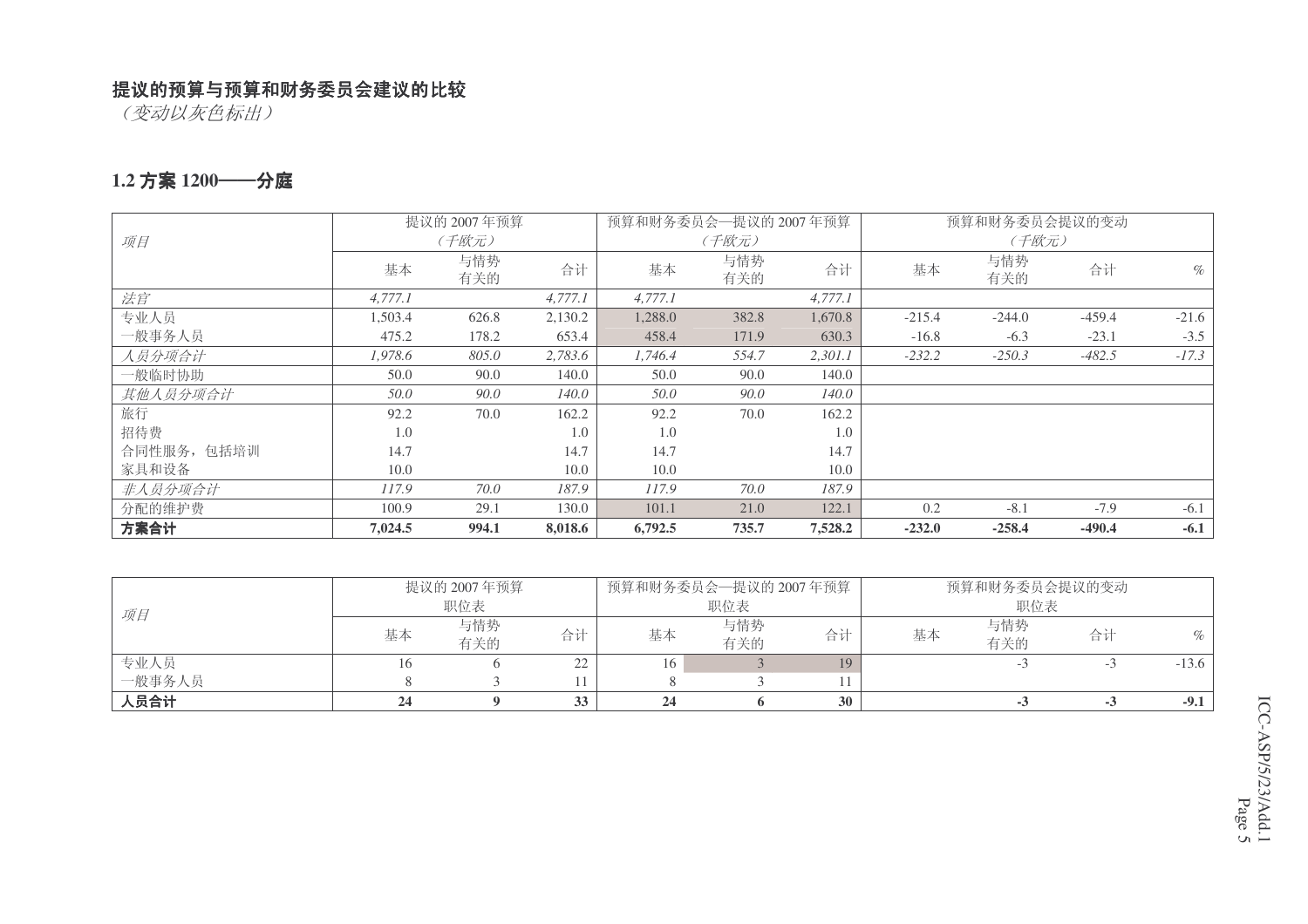(变动以灰色标出)

#### 2. 主要方案 II──检察官办公室

|             | 提议的 2007年预算 |            |            |         | 预算和财务委员会一提议的 2007年预算 |          |          | 预算和财务委员会提议的变动 |            |         |
|-------------|-------------|------------|------------|---------|----------------------|----------|----------|---------------|------------|---------|
| 项目          |             | (千欧元)      |            |         | (千欧元)                |          |          | (千欧元)         |            |         |
|             | 基本          | 与情势<br>有关的 | 合计         | 基本      | 与情势<br>有关的           | 合计       | 基本       | 与情势<br>有关的    | 合计         | $\%$    |
| 专业人员        | 3,755.9     | 10,330.4   | 14,086.3   | 3,525.1 | 9,370.0              | 12,832.5 | $-230.8$ | $-960.4$      | $-1,191.2$ | $-8.5$  |
| 一般事务人员      | 967.6       | 2,794.3    | 3,761.9    | 933.7   | 2,610.4              | 3,606.7  | $-33.9$  | $-183.9$      | $-217.8$   | $-5.8$  |
| 人员分项合计      | 4,723.5     | 13,124.7   | 17,848.2   | 4,458.8 | 11,980.4             | 16,439.2 | $-264.7$ | $-1,144.3$    | $-1,409.0$ | $-7.9$  |
| 一般临时协助      | 36.1        | 3,107.1    | 3,143.2    | 36.1    | 3,194.5              | 3,230.6  |          | 87.4          | 87.4       | 2.8     |
| 加班费         | 15.0        |            | 15.0       | 15.0    |                      | 15.0     |          |               |            |         |
| 顾问          |             | 249.3      | 249.3      |         | 77.9                 | 77.9     |          | $-171.4$      | $-171.4$   | $-68.8$ |
| 其他人员分项合计    | 51.1        | 3,356.4    | 3,407.5    | 51.1    | 3,272.4              | 3,323.5  |          | $-84.0$       | $-84.0$    | $-2.5$  |
| 旅行          | 212.7       | 2,145.3    | 2,358.0    | 175.7   | 1,893.7              | 2,069.4  | $-37.0$  | $-251.6$      | $-288.6$   | $-12.2$ |
| 招待费         | 10.0        |            | 10.0       | 10.0    |                      | 10.0     |          |               |            |         |
| 合同性服务, 包括培训 | 58.7        | 485.5      | 544.2      | 51.2    | 390.5                | 441.7    | $-7.5$   | $-95.0$       | $-102.5$   | $-18.8$ |
| 一般业务费用      |             | 160.5      | 160.5      |         | 160.5                | 160.5    |          |               |            |         |
| 物品和材料       | 53.0        | 88.2       | 141.2      | 53.0    | 88.2                 | 141.2    |          |               |            |         |
| 家具和设备       |             | 50.0       | 50.0       |         | 50.0                 | 50.0     |          |               |            |         |
| 非人员分项合计     | 334.4       | 2,929.5    | 3,263.9    | 289.9   | 2,582.9              | 2,872.8  | $-44.5$  | $-346.6$      | $-391.1$   | $-12.0$ |
| 分配的维护费      | 197.9       | 529.7      | 727.6      | 202.3   | 533.1                | 735.4    | 4.4      | 3.4           | 7.8        | 1.0     |
| 主要方案 II 合计  | 5,306.9     | 19,940.3   | 25, 247. 2 | 5,002.1 | 18,368.8             | 23,370.9 | $-304.8$ | $-1,571.5$    | $-1,876.3$ | $-7.4$  |

|        |    | 提议的 2007年预算 |     |    | 预算和财务委员会—提议的 2007年预算 |     | 预算和财务委员会提议的变动 |     |       |        |
|--------|----|-------------|-----|----|----------------------|-----|---------------|-----|-------|--------|
| 项目     |    | 职位表         |     |    | 职位表                  |     |               | 职位表 |       |        |
|        | 基本 | 与情势         | 合计  | 基本 | 与情势                  | 合计  | 基本            | 与情势 | 合计    | %      |
|        |    | 有关的         |     |    | 有关的                  |     |               | 有关的 |       |        |
| 专业人员   |    | 113         | 144 |    | 104                  | 135 |               |     |       | $-6.3$ |
| 一般事务人员 |    |             | 68  |    | 48                   | 65  |               |     |       | $-4.4$ |
| 人员合计   | 48 | 164         | 212 | 48 | 152                  | 200 |               |     | $-12$ | $-5.7$ |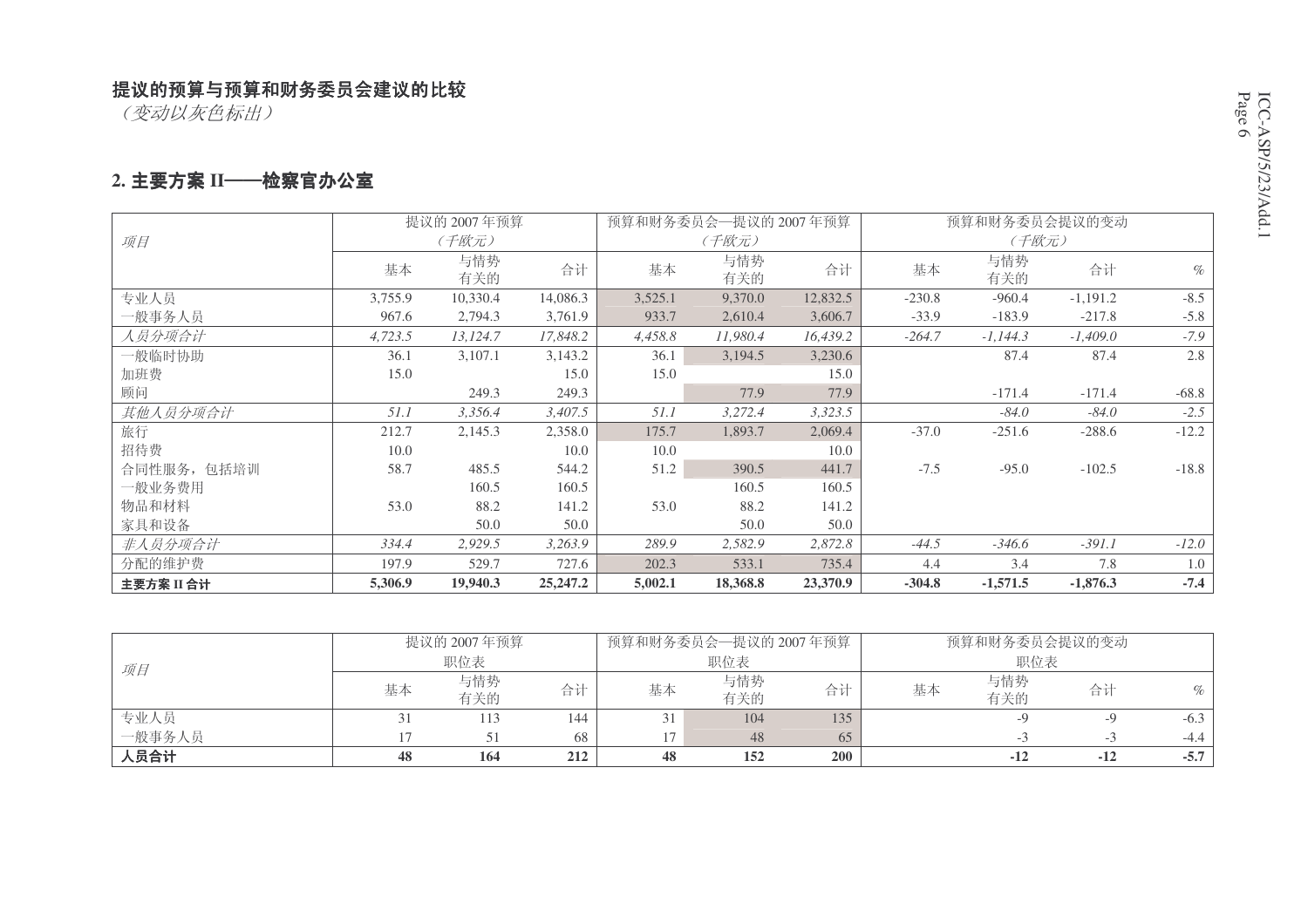(变动以灰色标出)

#### 2.1 方案 2100──检察官

|             |         | 提议的 2007年预算 |         |         | 预算和财务委员会—提议的 2007年预算 |         |          | 预算和财务委员会提议的变动 |          |         |
|-------------|---------|-------------|---------|---------|----------------------|---------|----------|---------------|----------|---------|
| 项目          |         | (千欧元)       |         |         | (千欧元)                |         |          | (千欧元)         |          |         |
|             | 基本      | 与情势<br>有关的  | 合计      | 基本      | 与情势<br>有关的           | 合计      | 基本       | 与情势<br>有关的    | 合计       | $\%$    |
| 专业人员        | 2,099.6 | 386.8       | 2,486.4 | 1,932.8 | 228.6                | 2,161.4 | $-166.8$ | $-158.2$      | $-325.0$ | $-13.1$ |
| 一般事务人员      | 629.8   | 763.2       | 1,393.0 | 607.9   | 705.9                | 1,313.8 | $-21.9$  | $-57.3$       | $-79.2$  | $-5.7$  |
| 人员分项合计      | 2,729.4 | 1,150.0     | 3,879.4 | 2,540.7 | 934.5                | 3,475.2 | $-188.7$ | $-215.5$      | $-404.2$ | $-10.4$ |
| 一般临时协助      | 36.1    | 2,688.3     | 2,724.4 | 36.1    | 2,688.3              | 2,724.4 |          |               |          |         |
| 加班费         | 15.0    |             | 15.0    | 15.0    |                      | 15.0    |          |               |          |         |
| 顾问          |         | 172.6       | 172.6   |         | 77.9                 | 77.9    |          | $-94.7$       | $-94.7$  | $-54.9$ |
| 其他人员分项合计    | 51.1    | 2,860.9     | 2,912.0 | 51.1    | 2,766.2              | 2,817.3 |          | $-94.7$       | $-94.7$  | $-3.3$  |
| 旅行          | 109.8   | 506.9       | 616.7   | 79.5    | 422.5                | 502.0   | $-30.3$  | $-84.4$       | $-114.7$ | $-18.6$ |
| 招待费         | 10.0    |             | 10.0    | 10.0    |                      | 10.0    |          |               |          |         |
| 合同性服务, 包括培训 | 58.7    | 377.5       | 436.2   | 51.2    | 282.5                | 333.7   | $-7.5$   | $-95.0$       | $-102.5$ | $-23.5$ |
| 一般业务费用      |         | 30.0        | 30.0    |         | 30.0                 | 30.0    |          |               |          |         |
| 物品和材料       | 53.0    | 48.0        | 101.0   | 53.0    | 48.0                 | 101.0   |          |               |          |         |
| 家具和设备       |         | 40.0        | 40.0    |         | 40.0                 | 40.0    |          |               |          |         |
| 非人员分项合计     | 231.5   | 1,002.4     | 1,233.9 | 193.7   | 823.0                | 1,016.7 | $-37.8$  | $-179.4$      | $-217.2$ | $-17.6$ |
| 分配的维护费      | 125.2   | 61.4        | 186.6   | 126.4   | 56.1                 | 182.5   | 1.2      | $-5.3$        | $-4.1$   | $-2.2$  |
| 方案合计        | 3,137.2 | 5,074.7     | 8,211.9 | 2,911.9 | 4,579.8              | 7,491.7 | $-225.3$ | $-494.9$      | $-720.2$ | $-8.8$  |

|        |    | 提议的 2007年预算 |    |    | 预算和财务委员会一提议的 2007年预算 |                                | 预算和财务委员会提议的变动 |            |     |        |
|--------|----|-------------|----|----|----------------------|--------------------------------|---------------|------------|-----|--------|
| 项目     |    | 职位表         |    |    | 职位表                  |                                |               | 职位表        |     |        |
|        | 基本 | 与情势<br>有关的  | 合计 | 基本 | 与情势<br>有关的           | 合计                             | 基本            | 与情势<br>有关的 | 合计  | $\%$   |
| 专业人员   |    |             | 24 |    |                      | つつ<br>$\overline{\phantom{m}}$ |               |            |     | $-8.3$ |
| 一般事务人员 |    |             | 25 |    |                      | 24                             |               |            |     | $-4.0$ |
| 人员合计   | 30 | 19          | 49 | 30 | 16                   | 46                             |               | - 3        | - 3 | $-6.1$ |

CC-ASP/5/23/Add.1 <sup>Jage</sup> 7 ICC-ASP/5/23/Add.1 Page 7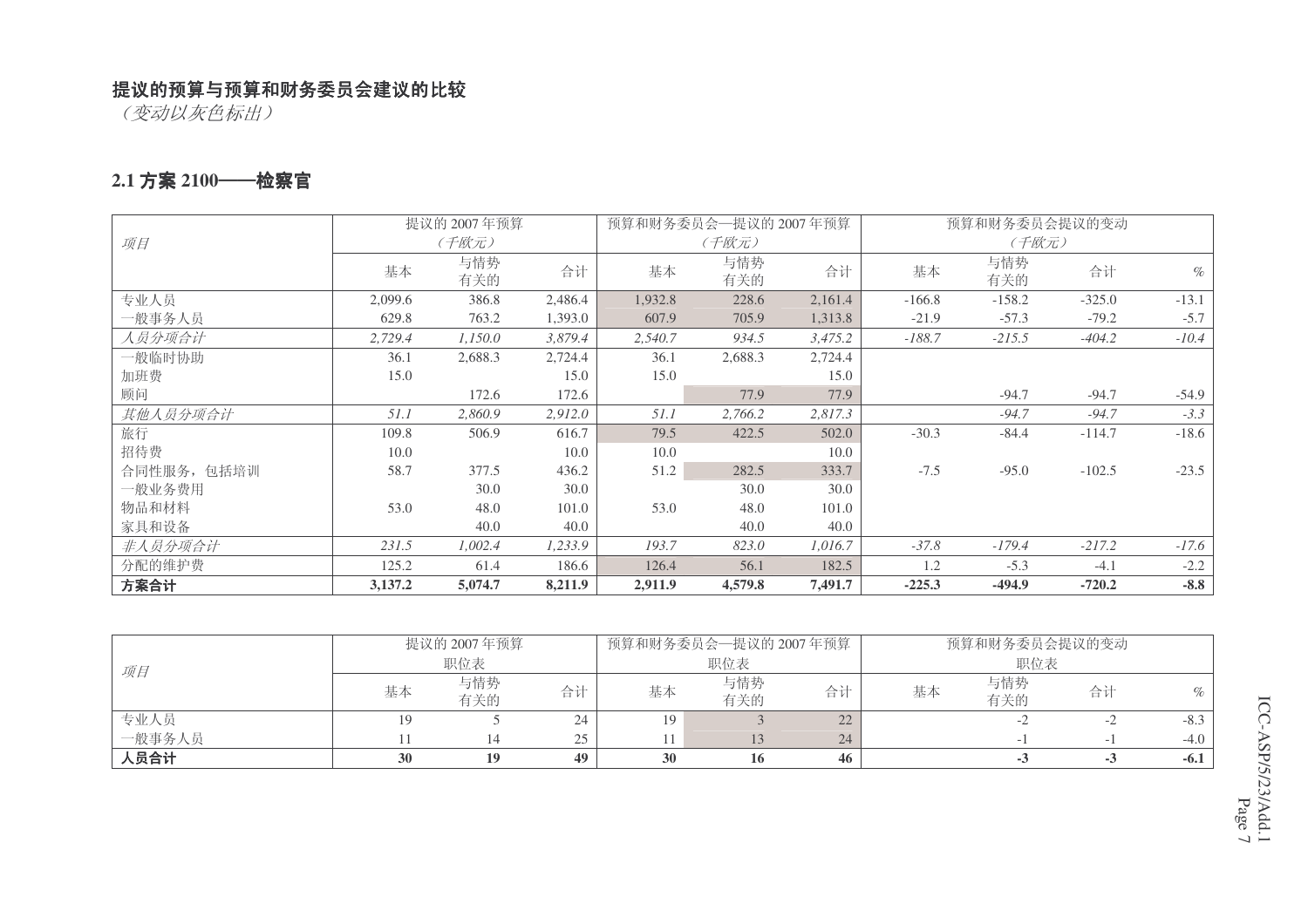(变动以灰色标出)

#### 2.2 方案 2200──**笸辖权、互补和合作司**

|          |       | 提议的 2007年预算 |         |       | 预算和财务委员会一提议的 2007年预算 |         |         | 预算和财务委员会提议的变动 |          |          |
|----------|-------|-------------|---------|-------|----------------------|---------|---------|---------------|----------|----------|
| 项目       |       | (千欧元)       |         |       | (千欧元)                |         |         | (千欧元)         |          |          |
|          | 基本    | 与情势<br>有关的  | 合计      | 基本    | 与情势有<br>关的           | 合计      | 基本      | 与情势<br>有关的    | 合计       | $\%$     |
| 专业人员     | 713.0 | 990.1       | 1,703.1 | 685.8 | 802.8                | 1,488.6 | $-27.2$ | $-187.3$      | $-214.5$ | $-12.6$  |
| 一般事务人员   | 112.6 |             | 112.6   | 108.6 |                      | 108.6   | $-4.0$  |               | $-4.0$   | $-3.6$   |
| 人员分项合计   | 825.6 | 990.1       | 1.815.7 | 794.4 | 802.8                | 1.597.2 | $-31.2$ | $-187.3$      | $-218.5$ | $-12.0$  |
| 一般临时协助   |       | 43.4        | 43.4    |       |                      |         |         | $-43.4$       | $-43.4$  | $-100.0$ |
| 顾问       |       | 32.0        | 32.0    |       |                      |         |         | $-32.0$       | $-32.0$  | $-100.0$ |
| 其他人员分项合计 |       | 75.4        | 75.4    |       |                      |         |         | $-75.4$       | $-75.4$  | $-100.0$ |
| 旅行       | 77.5  | 394.0       | 471.5   | 70.8  | 245.0                | 315.8   | $-6.7$  | $-149.0$      | $-155.7$ | $-33.0$  |
| 非人员分项合计  | 77.5  | 394.0       | 471.5   | 70.8  | 245.0                | 315.8   | $-6.7$  | $-149.0$      | $-155.7$ | $-33.0$  |
| 分配的维护费   | 32.3  | 32.3        | 64.6    | 33.7  | 28.1                 | 61.8    | 1.4     | $-4.2$        | $-2.8$   | $-4.6$   |
| 方案合计     | 935.4 | 1.491.8     | 2,427.2 | 898.9 | 1,075.9              | 1,974.8 | $-36.5$ | $-415.9$      | $-452.4$ | $-18.6$  |

|        |    | 提议的 2007年预算 |    |    | 预算和财务委员会—提议的 2007年预算 |    |    | 预算和财务委员会提议的变动 |    |         |
|--------|----|-------------|----|----|----------------------|----|----|---------------|----|---------|
| 项目     |    | 职位表         |    |    | 职位表                  |    |    | 职位表           |    |         |
|        | 基本 | 与情势         | 合计 | 基本 | 与情势                  | 合计 | 基本 | 与情势           | 合计 | $\%$    |
|        |    | 有关的         |    |    | 有关的                  |    |    | 有关的           |    |         |
| 专业人员   |    |             | 16 |    |                      | 14 |    |               |    | $-12.5$ |
| 一般事务人员 |    |             |    |    |                      |    |    |               |    |         |
| 人员合计   |    | 10          | 18 |    |                      | 16 |    | $-2$          | -4 | $-11.1$ |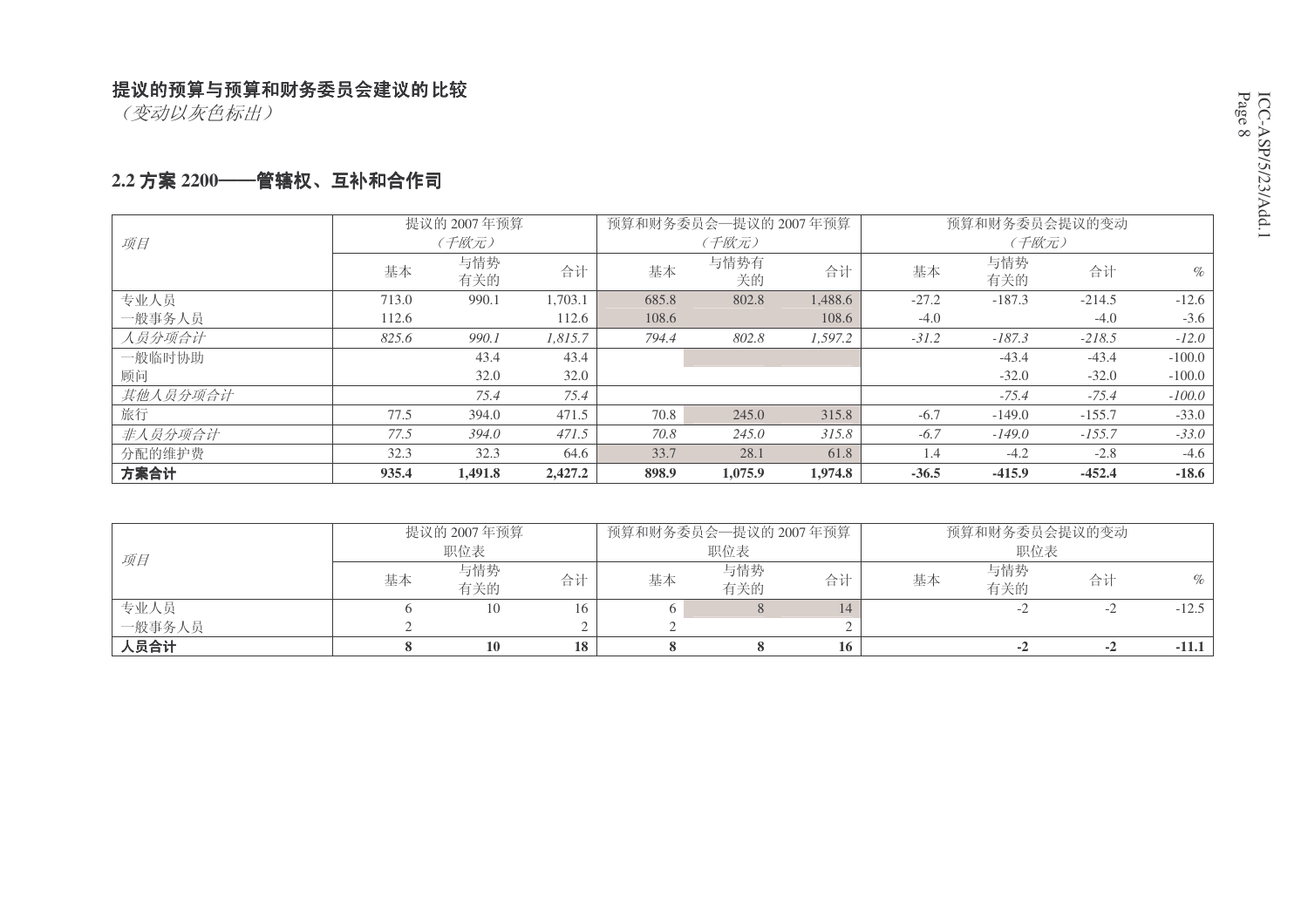(变动以灰色标出)

#### 2.3 方案 2300──调查司

|             |       | 提议的 2007年预算 |          |       | 预算和财务委员会一提议的 2007年预算 |          |         | 预算和财务委员会提议的变动 |          |          |
|-------------|-------|-------------|----------|-------|----------------------|----------|---------|---------------|----------|----------|
| 项目          |       | (千欧元)       |          |       | (千欧元)                |          |         | (千欧元)         |          |          |
|             | 基本    | 与情势         | 合计       | 基本    | 与情势                  | 合计       | 基本      | 与情势           | 合计       | $\%$     |
|             |       | 有关的         |          |       | 有关的                  |          |         | 有关的           |          |          |
| 专业人员        | 476.5 | 6,561.6     | 7,038.1  | 460.1 | 6,357.9              | 6,818.0  | $-16.4$ | $-203.7$      | $-220.1$ | $-3.1$   |
| 一般事务人员      | 112.6 | 1,568.1     | 1,680.7  | 108.6 | 1,516.1              | 1,624.7  | $-4.0$  | $-52.0$       | $-56.0$  | $-3.3$   |
| 人员分项合计      | 589.1 | 8,129.7     | 8,718.8  | 568.7 | 7.874.0              | 8,442.7  | $-20.4$ | $-255.7$      | $-276.1$ | $-3.2$   |
| 一般临时协助      |       | 375.4       | 375.4    |       | 302.0                | 302.0    |         | $-73.4$       | $-73.4$  | $-19.6$  |
| 顾问          |       | 44.7        | 44.7     |       |                      |          |         | $-44.7$       | $-44.7$  | $-100.0$ |
| 其他人员分项合计    |       | 420.1       | 420.1    |       | 302.0                | 302.0    |         | $-118.1$      | $-118.1$ | $-28.1$  |
| 旅行          | 9.6   | 1,089.3     | 1,098.9  | 9.6   | 1,089.3              | 1,098.9  |         |               |          |          |
| 合同性服务, 包括培训 |       | 108.0       | 108.0    |       | 108.0                | 108.0    |         |               |          |          |
| 一般业务费用      |       | 130.5       | 130.5    |       | 130.5                | 130.5    |         |               |          |          |
| 物品和材料       |       | 40.2        | 40.2     |       | 40.2                 | 40.2     |         |               |          |          |
| 家具和设备       |       | 10.0        | 10.0     |       | 10.0                 | 10.0     |         |               |          |          |
| 非人员分项合计     | 9.6   | 1,378.0     | 1,387.6  | 9.6   | 1,378.0              | 1,387.6  |         |               |          |          |
| 分配的维护费      | 20.2  | 329.4       | 349.6    | 21.1  | 354.2                | 375.3    | 0.9     | 24.8          | 25.7     | 7.3      |
| 方案合计        | 618.9 | 10,257.2    | 10,876.1 | 599.4 | 9,908.2              | 10,507.6 | $-19.5$ | $-349.0$      | $-368.5$ | $-3.4$   |

|        |     | 提议的 2007年预算 |     |     | 预算和财务委员会—提议的 2007年预算 |     |     | 预算和财务委员会提议的变动 |    |        |
|--------|-----|-------------|-----|-----|----------------------|-----|-----|---------------|----|--------|
| 项目     | 职位表 |             |     | 职位表 |                      |     | 职位表 |               |    |        |
|        | 基本  | 与情势<br>有关的  | 合计  | 基本  | 与情势<br>有关的           | 合计  | 基本  | 与情势<br>有关的    | 合计 | $\%$   |
| 专业人员   |     |             | 77  |     |                      | 76  |     |               |    | $-1.3$ |
| 一般事务人员 |     | 28          | 30  |     | 28                   | 30  |     |               |    |        |
| 人员合计   |     | 102         | 107 |     | <b>101</b>           | 106 |     |               |    | $-0.9$ |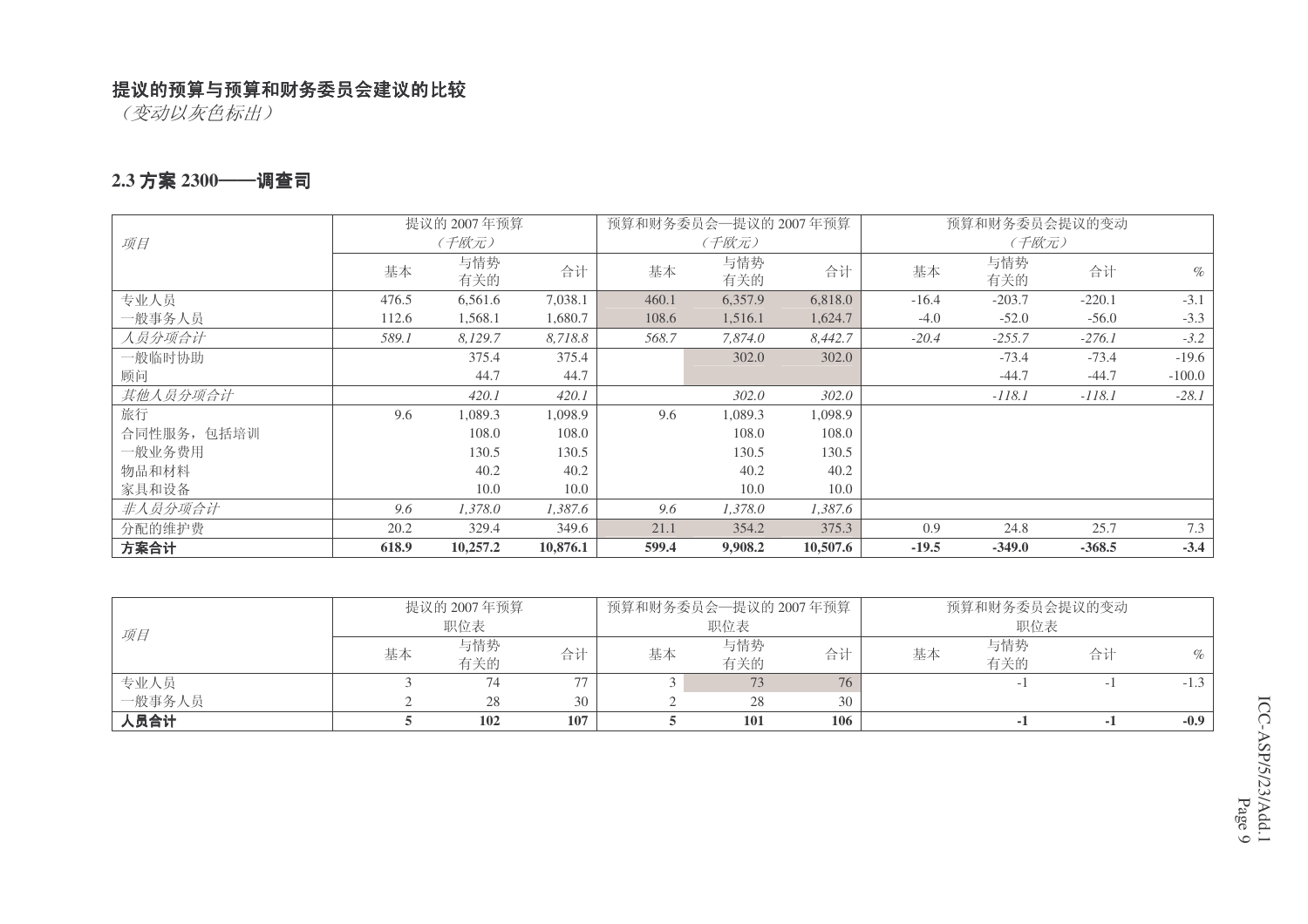(变动以灰色标出)

#### 2.4 方案 2400——起诉司

|          |       | 提议的 2007年预算 |         |       | 预算和财务委员会一提议的 2007年预算 |         |         | 预算和财务委员会提议的变动 |          |         |
|----------|-------|-------------|---------|-------|----------------------|---------|---------|---------------|----------|---------|
| 项目       |       | (千欧元)       |         |       | (千欧元)                |         |         | (千欧元)         |          |         |
|          | 基本    | 与情势         | 合计      | 基本    | 与情势                  | 合计      | 基本      | 与情势           | 合计       | $\%$    |
|          |       | 有关的         |         |       | 有关的                  |         |         | 有关的           |          |         |
| 专业人员     | 466.8 | 2,391.9     | 2,858.7 | 446.4 | 1,980.7              | 2,427.1 | $-20.4$ | $-411.2$      | $-494.2$ | $-17.3$ |
| 一般事务人员   | 112.6 | 463.0       | 575.6   | 108.6 | 388.4                | 497.0   | $-4.0$  | $-74.6$       | $-16.0$  | $-2.8$  |
| 人员分项合计   | 579.4 | 2,854.9     | 3,434.3 | 555.0 | 2.369.1              | 2,924.1 | $-24.4$ | $-485.8$      | $-510.2$ | $-14.9$ |
| 一般临时协助   |       |             |         |       | 204.2                | 204.2   |         | 204.2         | 204.2    |         |
| 其他人员分项合计 |       |             |         |       | 204.2                | 204.2   |         | 204.2         | 204.2    |         |
| 旅行       | 15.8  | 155.1       | 170.9   | 15.8  | 136.9                | 152.7   |         | $-18.2$       | $-18.2$  | $-10.6$ |
| 非人员分项合计  | 15.8  | 155.1       | 170.9   | 15.8  | 136.9                | 152.7   |         | $-18.2$       | $-18.2$  | $-10.6$ |
| 分配的维护费   | 20.2  | 106.6       | 126.8   | 21.1  | 94.7                 | 115.8   | 0.9     | $-11.9$       | $-11.0$  | $-8.8$  |
| 方案合计     | 615.4 | 3,116.6     | 3,732.0 | 591.9 | 2,804.9              | 3,396.8 | $-23.5$ | $-311.7$      | $-335.2$ | $-9.0$  |

|        |    | 提议的 2007年预算 |    |    | 预算和财务委员会—提议的 2007年预算 |    |    | 预算和财务委员会提议的变动 |      |         |
|--------|----|-------------|----|----|----------------------|----|----|---------------|------|---------|
| 项目     |    | 职位表         |    |    | 职位表                  |    |    | 职位表           |      |         |
|        | 基本 | 与情势<br>有关的  | 合计 | 基本 | 与情势<br>有关的           | 合计 | 基本 | 与情势<br>有关的    | 合计   | $\%$    |
| 专业人员   |    | 24          | 27 |    | 20                   |    |    |               |      | $-14.8$ |
| 一般事务人员 |    |             |    |    |                      |    |    |               | $-1$ | $-18.2$ |
| 人员合计   |    |             | 38 |    | $\sim$               | 32 |    | -0            | -0   | $-15.8$ |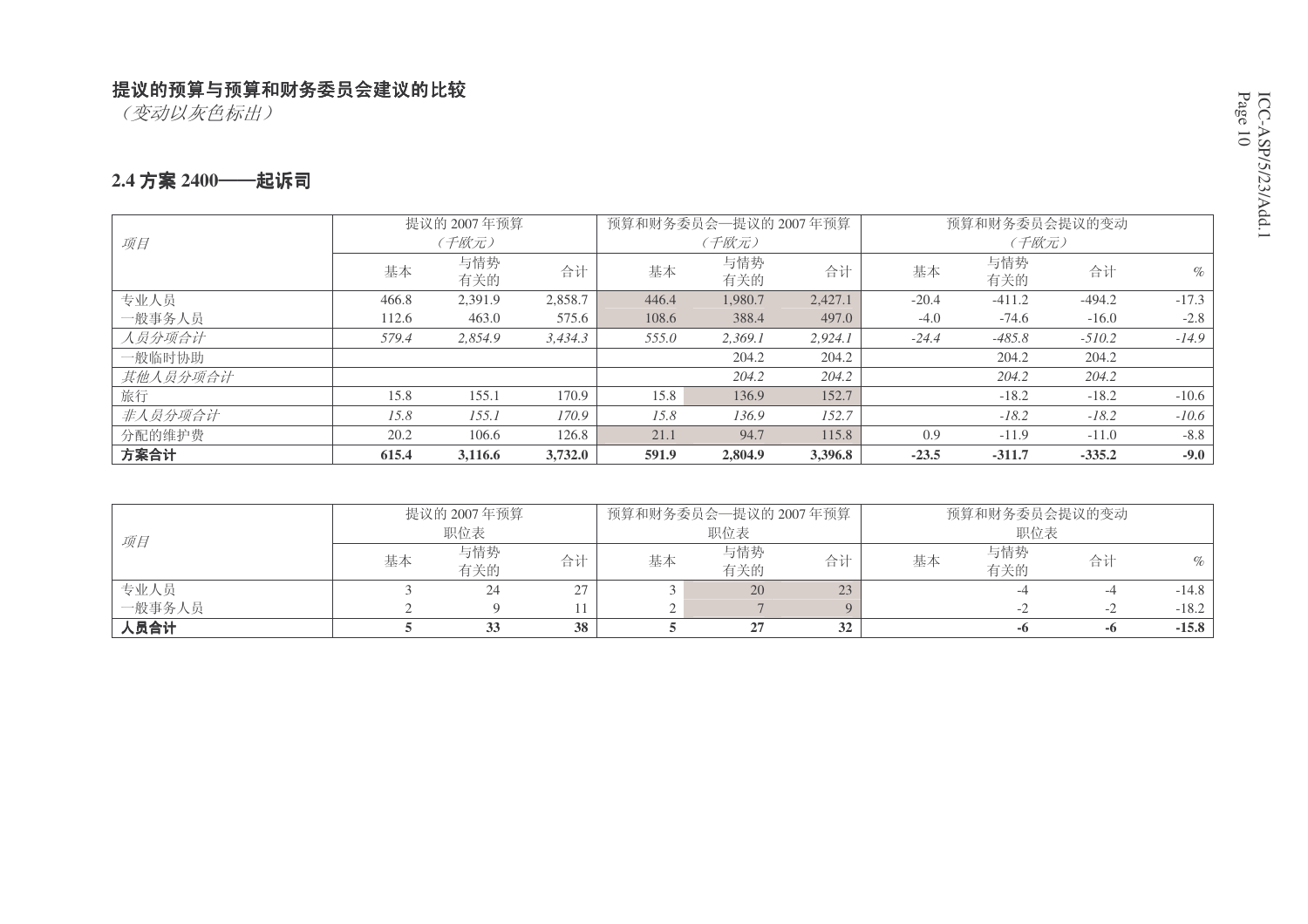(变动以灰色标出)

#### 3. 主要方案 III——书记官处

|             |          | 提议的 2007年预算 |            |          | 预算和财务委员会—提议的 2007年预算 |          |          | 预算和财务委员会提议的变动 |            |         |
|-------------|----------|-------------|------------|----------|----------------------|----------|----------|---------------|------------|---------|
| 项目          |          | (千欧元)       |            |          | (千欧元)                |          |          | (千欧元)         |            |         |
|             | 基本       | 与情势<br>有关的  | 合计         | 基本       | 与情势<br>有关的           | 合计       | 基本       | 与情势<br>有关的    | 合计         | $\%$    |
| 专业人员        | 10,246.9 | 5,152.6     | 15,399.5   | 9,690.4  | 4,519.6              | 14,210.0 | $-556.5$ | $-633.0$      | $-1,189.5$ | $-7.8$  |
| 一般事务人员      | 7,215.4  | 5,092.5     | 12,307.9   | 6,966.2  | 4,799.1              | 11,765.3 | $-249.2$ | $-293.4$      | $-542.6$   | $-4.3$  |
| 人员分项合计      | 17,462.3 | 10,245.1    | 27,707.4   | 16,656.6 | 9,318.7              | 25,975.3 | $-805.7$ | $-926.4$      | $-1,732.1$ | $-6.3$  |
| 一般临时协助      | 1,259.5  | 1,683.1     | 2,942.6    | 1,259.5  | 1,668.8              | 2,928.3  |          | $-14.3$       | $-14.3$    | $-0.5$  |
| 会议临时协助      | 312.5    | 45.0        | 357.5      | 312.5    | 45.0                 | 357.5    |          |               |            |         |
| 加班费         | 176.1    | 84.3        | 260.4      | 176.1    | 84.3                 | 260.4    |          |               |            |         |
| 顾问          | 37.0     | 99.0        | 136.0      | 27.0     | 99.0                 | 126.0    | $-10.0$  |               | $-10.0$    | $-7.4$  |
| 其他人员分项合计    | 1,785.1  | 1,911.4     | 3,696.5    | 1,775.1  | 1,897.1              | 3,672.2  | $-10.0$  | $-14.3$       | $-24.3$    | $-0.7$  |
| 旅行          | 280.4    | 1,305.5     | 1,585.9    | 241.6    | 1,142.3              | 1,383.9  | $-38.8$  | $-163.2$      | $-202.0$   | $-12.7$ |
| 招待费         | 17.0     |             | 17.0       | 17.0     |                      | 17.0     |          |               |            |         |
| 合同性服务, 包括培训 | 1,870.1  | 3,817.0     | 5,687.1    | 1,870.1  | 3,560.5              | 5,430.6  |          | $-256.5$      | $-256.5$   | $-4.5$  |
| 一般业务费用      | 5,835.0  | 4,788.0     | 10,623.0   | 5,835.0  | 4,788.0              | 10,623.0 |          |               |            |         |
| 物品和材料       | 786.3    | 386.7       | 1,173.0    | 786.3    | 386.7                | 1,173.0  |          |               |            |         |
| 家具和设备       | 691.1    | 529.0       | 1,220.1    | 691.1    | 529.0                | 1,220.1  |          |               |            |         |
| 非人员分项合计     | 9,479.9  | 10,826.2    | 20,306.1   | 9,441.1  | 10,406.5             | 19,847.6 | $-38.8$  | $-419.7$      | $-458.5$   | $-2.3$  |
| 分配的维护费      | $-442.1$ | $-558.8$    | $-1,000.9$ | $-408.7$ | $-554.1$             | $-962.8$ | 33.4     | 4.7           | 38.1       | $-3.8$  |
| 主要方案 III 合计 | 28,285.2 | 22,423.9    | 50,709.1   | 27,464.1 | 21,068.2             | 48,532.3 | $-821.1$ | $-1,355.7$    | $-2,176.8$ | $-4.3$  |

|        |     | 提议的 2007年预算 |     |     | 预算和财务委员会一提议的 2007年预算 |     |    | 预算和财务委员会提议的变动 |       |         |
|--------|-----|-------------|-----|-----|----------------------|-----|----|---------------|-------|---------|
| 项目     | 职位表 |             |     |     | 职位表                  |     |    | 职位表           |       |         |
|        | 基本  | 与情势         | 合计  | 基本  | 与情势                  | 合计  | 基本 | 与情势           | 合计    | $\%$    |
|        |     | 有关的         |     |     | 有关的                  |     |    | 有关的           |       |         |
| 专业人员   |     | 62          | 159 | 96  | 52                   | 148 |    | $-10$         |       | $-6.9$  |
| 一般事务人员 | 128 | 109         | 237 | 128 | 105                  | 233 |    |               |       | $-1.$ . |
| 人员合计   | 225 | 171         | 396 | 224 | 157                  | 381 |    | -14           | $-15$ | $-3.8$  |

CC-ASP/5/23/Add.1 Page 11 ICC-ASP/5/23/Add.1 Page 11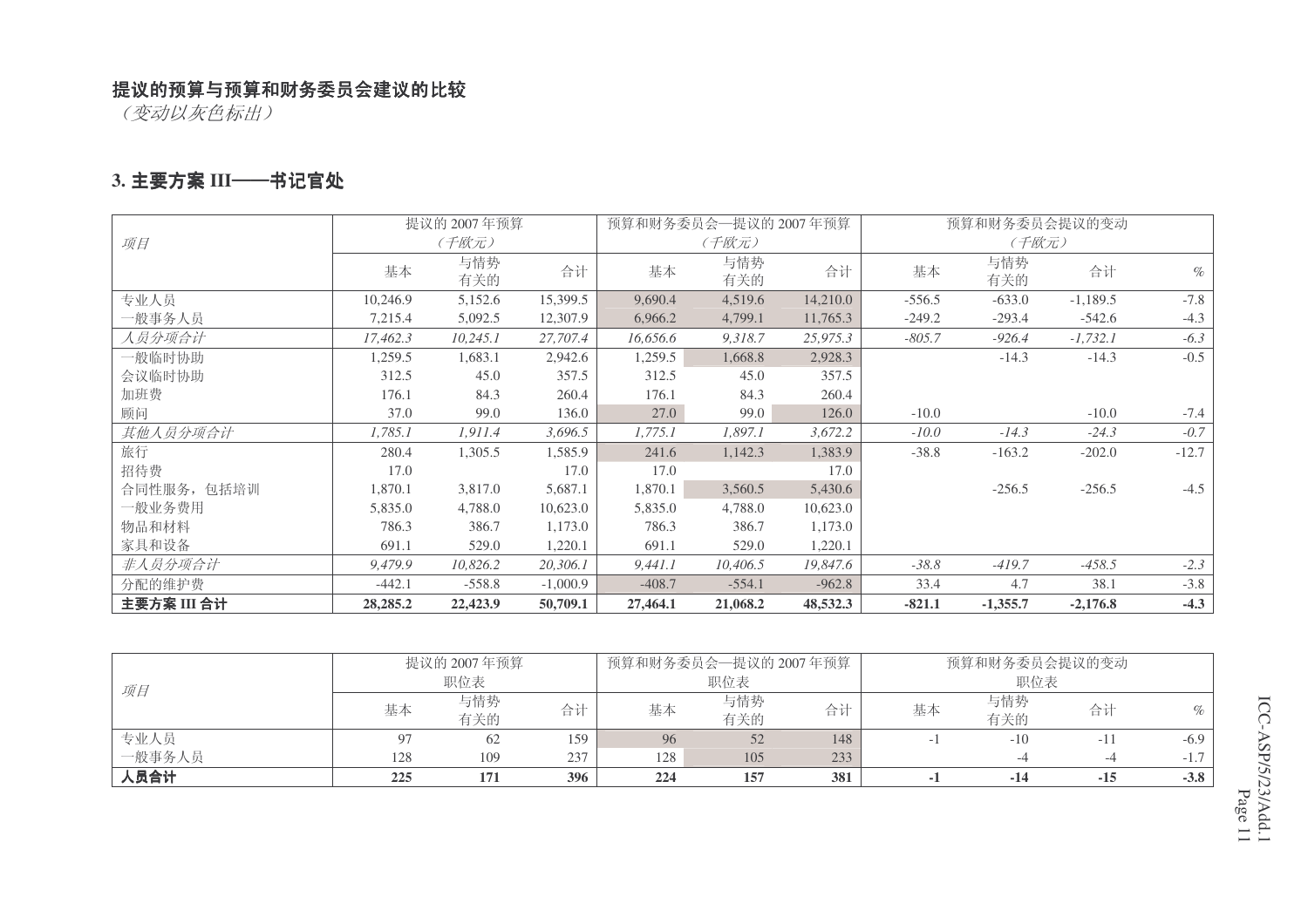(变动以灰色标出)

#### 3.1 方案 3100──书记官长办公室

|             |         | 提议的 2007年预算 |         | 预算和财务委员会一提议的 2007年预算 |            |         |          | 预算和财务委员会提议的变动 |          |         |
|-------------|---------|-------------|---------|----------------------|------------|---------|----------|---------------|----------|---------|
| 项目          |         | (千欧元)       |         |                      | (千欧元)      |         |          | (千欧元)         |          |         |
|             | 基本      | 与情势<br>有关的  | 合计      | 基本                   | 与情势<br>有关的 | 合计      | 基本       | 与情势<br>有关的    | 合计       | $\%$    |
| 专业人员        | 2,221.6 | 158.9       | 2,380.5 | 2,009.8              | 85.7       | 2,095.5 | $-211.8$ | $-73.2$       | $-285.0$ | $-11.9$ |
| 一般事务人员      | 2,452.4 | 1,228.7     | 3,681.1 | 2,366.7              | 1,204.7    | 3,571.4 | $-85.7$  | $-24.0$       | $-109.7$ | $-3.0$  |
| 人员分项合计      | 4,674.0 | 1,387.6     | 6,061.6 | 4,376.5              | 1,290.4    | 5,666.9 | $-297.5$ | $-97.2$       | $-394.7$ | $-6.5$  |
| 一般临时协助      | 803.4   | 20.0        | 823.4   | 803.4                | 20.0       | 823.4   |          |               |          |         |
| 加班费         | 124.4   | 54.3        | 178.7   | 124.4                | 54.3       | 178.7   |          |               |          |         |
| 其他人员分项合计    | 927.8   | 74.3        | 1,002.1 | 927.8                | 74.3       | 1,002.1 |          |               |          |         |
| 旅行          | 48.1    | 435.8       | 483.9   | 48.1                 | 435.8      | 483.9   |          |               |          |         |
| 招待费         | 10.0    |             | 10.0    | 10.0                 |            | 10.0    |          |               |          |         |
| 合同性服务, 包括培训 | 206.2   | 244.5       | 450.7   | 206.2                | 244.5      | 450.7   |          |               |          |         |
| 一般业务费用      | 117.0   |             | 117.0   | 117.0                |            | 117.0   |          |               |          |         |
| 物品和材料       | 96.5    | 21.8        | 118.3   | 96.5                 | 21.8       | 118.3   |          |               |          |         |
| 家具和设备       | 103.0   |             | 103.0   | 103.0                |            | 103.0   |          |               |          |         |
| 非人员分项合计     | 580.8   | 702.1       | 1,282.9 | 580.8                | 702.1      | 1,282.9 |          |               |          |         |
| 分配的维护费      | 246.3   | 54.9        | 301.2   | 257.1                | 52.6       | 309.7   | 10.8     | $-2.3$        | 8.5      | 2.8     |
| 方案合计        | 6,428.9 | 2,218.9     | 8,647.8 | 6,142.2              | 2,119.4    | 8,261.6 | $-286.7$ | $-99.5$       | $-386.2$ | $-4.5$  |

|        |     | 提议的 2007年预算 |     | 预算和财务委员会—提议的 2007年预算 |            |     |    | 预算和财务委员会提议的变动 |    |      |
|--------|-----|-------------|-----|----------------------|------------|-----|----|---------------|----|------|
| 项目     |     | 职位表         |     |                      | 职位表        |     |    | 职位表           |    |      |
|        | 基本  | 与情势<br>有关的  | 合计  | 基本                   | 与情势<br>有关的 | 合计  | 基本 | 与情势<br>有关的    | 合计 | $\%$ |
| 专业人员   |     |             | 1 Q | 18                   |            | 19. |    |               |    |      |
| 一般事务人员 |     |             |     |                      |            |     |    |               |    |      |
| 人员合计   | -60 | 10          | 76  | 61                   |            | 76  |    |               |    |      |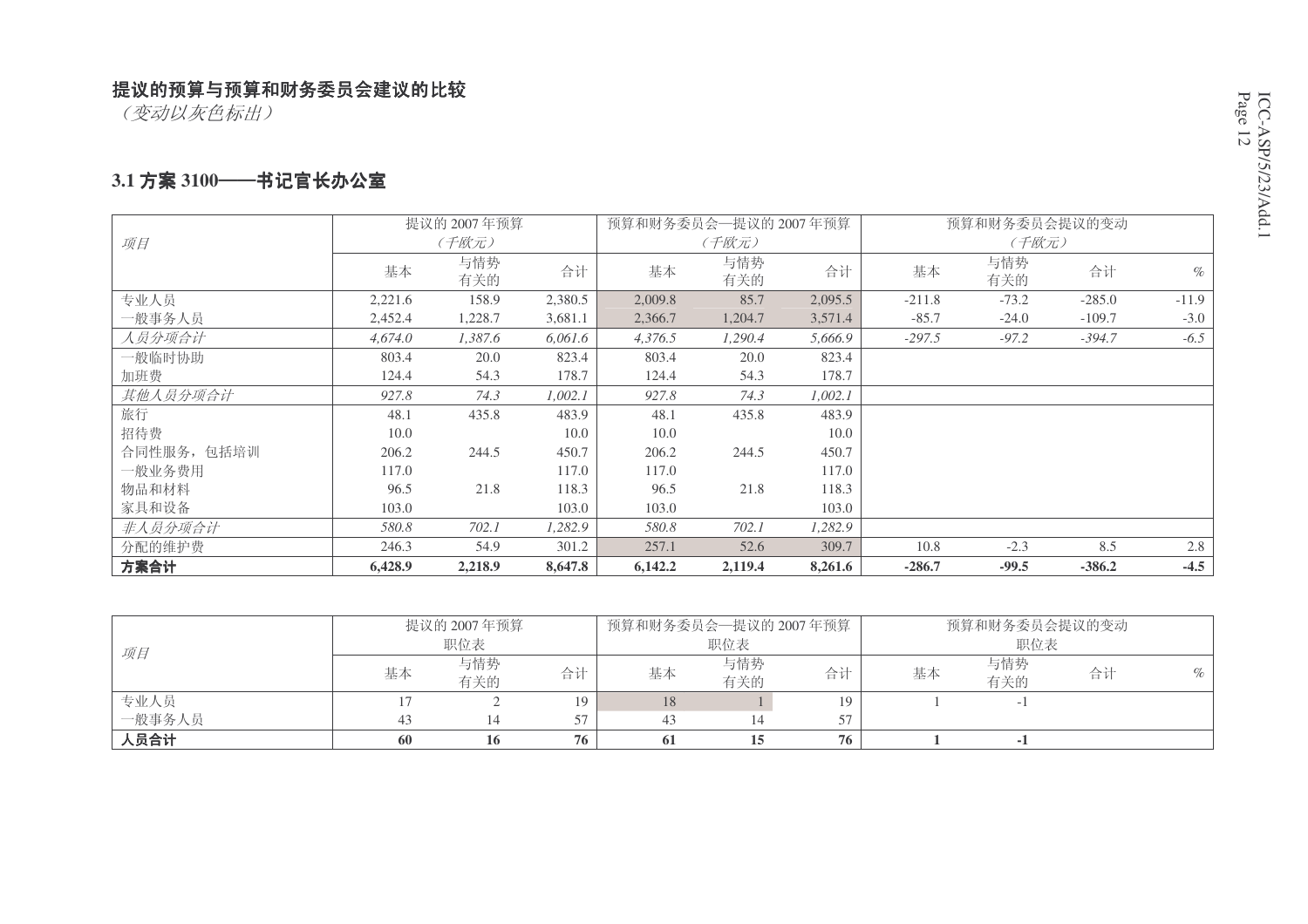(变动以灰色标出)

#### 3.2 方案 3200──共同行政事务司

|             |          | 提议的 2007年预算 |            |          | 预算和财务委员会一提议的 2007年预算 |            |          | 预算和财务委员会提议的变动 |          |        |
|-------------|----------|-------------|------------|----------|----------------------|------------|----------|---------------|----------|--------|
| 项目          |          | (千欧元)       |            |          | (千欧元)                |            |          | (千欧元)         |          |        |
|             | 基本       | 与情势         | 合计         | 基本       | 与情势                  | 合计         | 基本       | 与情势           | 合计       | $\%$   |
|             |          | 有关的         |            |          | 有关的                  |            |          | 有关的           |          |        |
| 专业人员        | 3,200.7  | 899.3       | 4,100.0    | 3,059.1  | 871.9                | 3,931.0    | $-141.6$ | $-27.4$       | $-169.0$ | $-4.1$ |
| 一般事务人员      | 3,732.8  | 1,268.9     | 5,001.7    | 3,603.2  | 1,173.2              | 4,776.4    | $-129.6$ | $-95.7$       | $-225.3$ | $-4.5$ |
| 人员分项合计      | 6,933.5  | 2,168.2     | 9,101.7    | 6,662.3  | 2,045.1              | 8,707.4    | $-271.2$ | $-123.1$      | $-394.3$ | $-4.3$ |
| 一般临时协助      | 187.5    | 702.4       | 889.9      | 187.5    | 764.9                | 952.4      |          | 62.5          | 62.5     | 7.0    |
| 会议临时协助      | 32.5     |             | 32.5       | 32.5     |                      | 32.5       |          |               |          |        |
| 加班费         | 51.7     |             | 51.7       | 51.7     |                      | 51.7       |          |               |          |        |
| 其他人员分项合计    | 271.7    | 702.4       | 974.1      | 271.7    | 764.9                | 1,036.6    |          | 62.5          | 62.5     | 6.4    |
| 旅行          | 89.7     | 107.6       | 197.3      | 89.7     | 107.6                | 197.3      |          |               |          |        |
| 合同性服务, 包括培训 | 1,110.1  | 1,043.3     | 2,153.4    | 1,110.1  | 1,024.8              | 2,134.9    |          | $-18.5$       | $-18.5$  | $-0.9$ |
| 一般业务费用      | 4,133.1  | 2,766.0     | 6,899.1    | 4,133.1  | 2,766.0              | 6,899.1    |          |               |          |        |
| 物品和材料       | 425.9    | 261.5       | 687.4      | 425.9    | 261.5                | 687.4      |          |               |          |        |
| 家具和设备       | 536.9    | 314.0       | 850.9      | 536.9    | 314.0                | 850.9      |          |               |          |        |
| 非人员分项合计     | 6,295.7  | 4,492.4     | 10,788.1   | 6,295.7  | 4,473.9              | 10,769.6   |          | $-18.5$       | $-18.5$  | $-0.2$ |
| 分配的维护费      | $-955.0$ | $-978.8$    | $-1,933.8$ | $-939.6$ | $-974.9$             | $-1,914.5$ | 15.4     | 3.9           | 19.3     | $-1.0$ |
| 方案合计        | 12,545.9 | 6,384.2     | 18,930.1   | 12,290.1 | 6,309.0              | 18,599.1   | $-255.8$ | $-75.2$       | $-331.0$ | $-1.7$ |

|        |    | 提议的 2007年预算 |     |    | 预算和财务委员会—提议的 2007年预算 |     |    | 预算和财务委员会提议的变动 |     |        |
|--------|----|-------------|-----|----|----------------------|-----|----|---------------|-----|--------|
| 项目     |    | 职位表         |     |    | 职位表                  |     |    | 职位表           |     |        |
|        | 基本 | 与情势<br>有关的  | 合计  | 基本 | 与情势<br>有关的           | 合计  | 基本 | 与情势<br>有关的    | 合计  | $\%$   |
| 专业人员   |    |             |     |    |                      | 41  |    |               |     | $-2.4$ |
| 一般事务人员 | 66 | 30          | 96  | 66 | 28                   | 94  |    |               |     |        |
| 人员合计   | 99 | 39          | 138 | 98 |                      | 135 |    |               | - 3 | $-2.2$ |

CC-ASP/5/23/Add.1 Page 13 ICC-ASP/5/23/Add.1 Page 13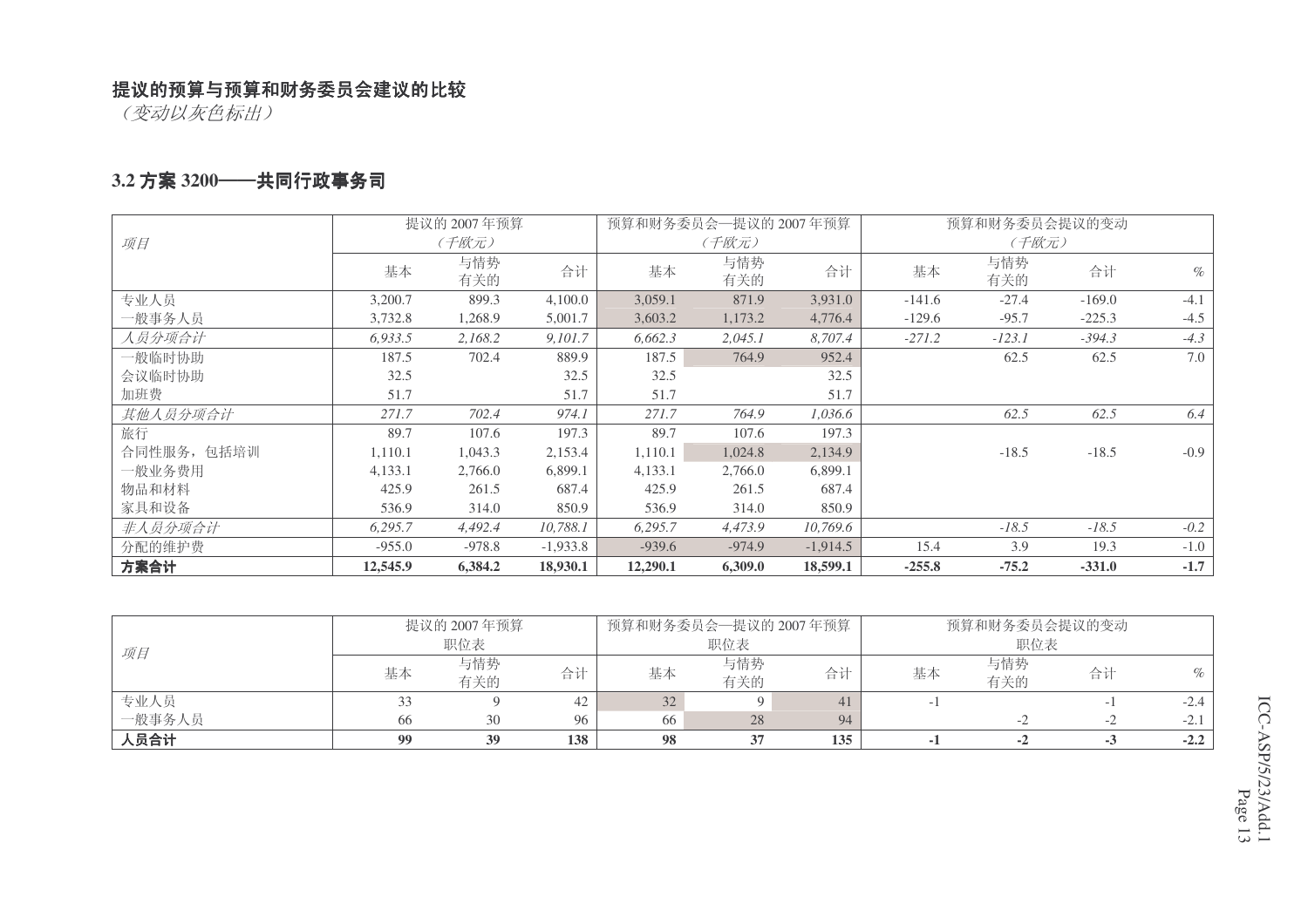(变动以灰色标出)

#### **3.3 方案 3300──法庭事务司**

|             | 提议的 2007年预算 |            |          |         | 预算和财务委员会一提议的 2007年预算 |          |          | 预算和财务委员会提议的变动 |          |         |
|-------------|-------------|------------|----------|---------|----------------------|----------|----------|---------------|----------|---------|
| 项目          |             | (千欧元)      |          |         | (千欧元)                |          |          | (千欧元)         |          |         |
|             | 基本          | 与情势<br>有关的 | 合计       | 基本      | 与情势<br>有关的           | 合计       | 基本       | 与情势<br>有关的    | 合计       | $\%$    |
| 专业人员        | 2,710.5     | 3,110.1    | 5,820.6  | 2,626.9 | 2,686.5              | 5,313.4  | $-83.6$  | $-423.6$      | $-507.2$ | $-8.7$  |
| 一般事务人员      | 337.8       | 1,936.4    | 2,274.2  | 325.8   | 1,829.0              | 2,154.8  | $-12.0$  | $-107.4$      | $-119.4$ | $-5.3$  |
| 人员分项合计      | 3,048.3     | 5,046.5    | 8,094.8  | 2,952.7 | 4,515.5              | 7,468.2  | $-95.6$  | $-531.0$      | $-626.6$ | $-7.7$  |
| 一般临时协助      | 114.6       | 866.9      | 981.5    | 114.6   | 883.9                | 998.5    |          | 17.0          | 17.0     | 1.7     |
| 会议临时协助      | 280.0       | 45.0       | 325.0    | 280.0   | 45.0                 | 325.0    |          |               |          |         |
| 加班费         |             | 30.0       | 30.0     |         | 30.0                 | 30.0     |          |               |          |         |
| 顾问          | 21.0        | 99.0       | 120.0    | 11.0    | 99.0                 | 110.0    | $-10.0$  |               | $-10.0$  | $-8.3$  |
| 其他人员分项合计    | 415.6       | 1.040.9    | 1,456.5  | 405.6   | 1,057.9              | 1,463.5  | $-10.0$  | 17.0          | 7.0      | 0.5     |
| 旅行          | 42.0        | 616.6      | 658.6    | 28.0    | 459.6                | 487.6    | $-14.0$  | $-157.0$      | $-171.0$ | $-26.0$ |
| 合同性服务, 包括培训 | 376.2       | 334.9      | 711.1    | 376.2   | 334.9                | 711.1    |          |               |          |         |
| 一般业务费用      | 1,494.9     | 1,843.4    | 3,338.3  | 1,494.9 | 1,843.4              | 3,338.3  |          |               |          |         |
| 物品和材料       | 30.6        | 103.4      | 134.0    | 30.6    | 103.4                | 134.0    |          |               |          |         |
| 家具和设备       | 51.2        | 170.0      | 221.2    | 51.2    | 170.0                | 221.2    |          |               |          |         |
| 非人员分项合计     | 1,994.9     | 3,068.3    | 5,063.2  | 1,980.9 | 2,911.3              | 4,892.2  | $-14.0$  | $-157.0$      | $-171.0$ | $-3.4$  |
| 分配的维护费      | 129.2       | 251.9      | 381.1    | 134.8   | 256.0                | 390.8    | 5.6      | 4.1           | 9.7      | 2.5     |
| 方案合计        | 5,588.0     | 9,407.6    | 14,995.6 | 5,474.0 | 8,740.7              | 14,214.7 | $-114.0$ | $-666.9$      | $-780.9$ | $-5.2$  |

|        |    | 提议的 2007年预算 |     |    | 预算和财务委员会—提议的 2007年预算 |     |     | 预算和财务委员会提议的变动 |    |         |
|--------|----|-------------|-----|----|----------------------|-----|-----|---------------|----|---------|
| 项目     |    | 职位表         |     |    | 职位表                  |     | 职位表 |               |    |         |
|        | 基本 | 与情势         | 合计  | 基本 | 与情势                  | 合计  | 基本  | 与情势           | 合计 | $\%$    |
|        |    | 有关的         |     |    | 有关的                  |     |     | 有关的           |    |         |
| 专业人员   | 26 | 38          | 64  | 26 |                      |     |     |               |    | $-10.9$ |
| 一般事务人员 |    |             | 49  |    | 42                   | 48  |     |               |    | $-2.0$  |
| 人员合计   |    | 81          | 113 |    |                      | 105 |     | -0            | -0 | $-7.1$  |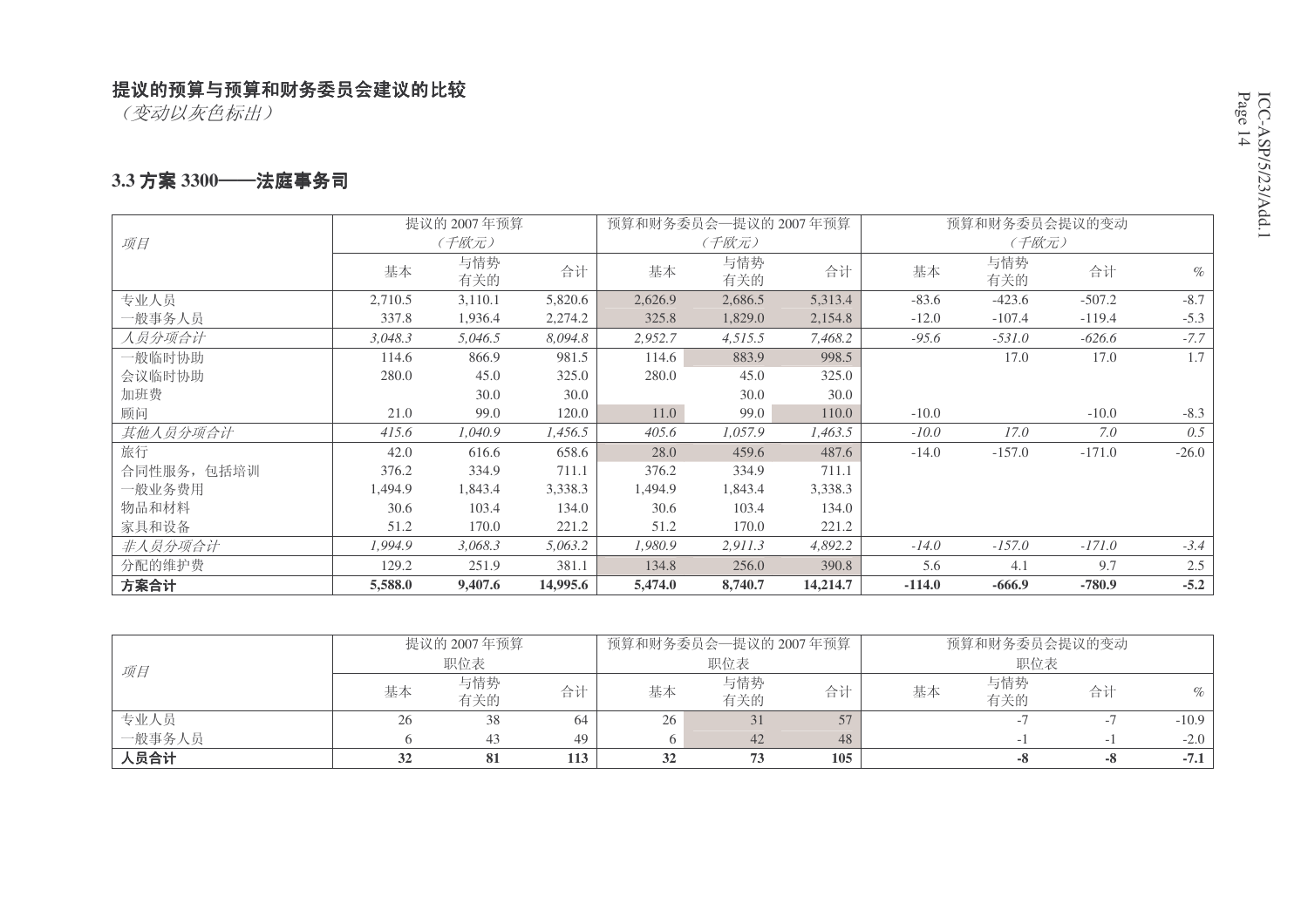(变动以灰色标出)

#### **3.4 方案 3400──新闻和文件科**

|             | 提议的 2007年预算 |         |         |         | 预算和财务委员会一提议的 2007年预算 |         |         | 预算和财务委员会提议的变动 |          |         |
|-------------|-------------|---------|---------|---------|----------------------|---------|---------|---------------|----------|---------|
| 项目          |             | (千欧元)   |         |         | (千欧元)                |         |         | (千欧元)         |          |         |
|             | 基本          | 与情势     | 合计      | 基本      | 与情势                  | 合计      | 基本      | 与情势           | 合计       | $\%$    |
|             |             | 有关的     |         |         | 有关的                  |         |         | 有关的           |          |         |
| 专业人员        | 601.9       | 180.4   | 782.3   | 538.0   | 93.6                 | 631.6   | $-63.9$ | $-86.8$       | $-150.7$ | $-19.3$ |
| 一般事务人员      | 298.3       | 217.3   | 515.6   | 290.4   | 168.5                | 458.9   | $-7.9$  | $-48.8$       | $-56.7$  | $-11.0$ |
| 人员分项合计      | 900.2       | 397.7   | 1,297.9 | 828.4   | 262.1                | 1,090.5 | $-71.8$ | $-135.6$      | $-207.4$ | $-16.0$ |
| 一般临时协助      | 62.5        | 62.6    | 125.1   | 62.5    |                      | 62.5    |         | $-62.6$       | $-62.6$  | $-50.0$ |
| 其他人员分项合计    | 62.5        | 62.6    | 125.1   | 62.5    |                      | 62.5    |         | $-62.6$       | $-62.6$  | $-50.0$ |
| 旅行          | 11.6        | 46.6    | 58.2    | 11.6    | 46.6                 | 58.2    |         |               |          |         |
| 合同性服务, 包括培训 | 75.0        | 655.0   | 730.0   | 75.0    | 417.0                | 492.0   |         | $-238.0$      | $-238.0$ | $-32.6$ |
| 一般业务费用      | 7.0         | 150.0   | 157.0   | 7.0     | 150.0                | 157.0   |         |               |          |         |
| 物品和材料       | 223.3       |         | 223.3   | 223.3   |                      | 223.3   |         |               |          |         |
| 家具和设备       |             | 45.0    | 45.0    |         | 45.0                 | 45.0    |         |               |          |         |
| 非人员分项合计     | 316.9       | 896.6   | 1,213.5 | 316.9   | 658.6                | 975.5   |         | $-238.0$      | $-238.0$ | $-19.6$ |
| 分配的维护费      | 52.6        | 51.7    | 104.3   | 50.6    | 45.6                 | 96.2    | $-2.0$  | $-6.1$        | $-8.1$   | $-7.8$  |
| 方案合计        | 1,332.2     | 1,408.6 | 2,740.8 | 1,258.4 | 966.3                | 2,224.7 | $-73.8$ | $-442.3$      | $-516.1$ | $-18.8$ |

|        |    | 提议的 2007年预算 |    |    | 预算和财务委员会—提议的 2007年预算 |    | 预算和财务委员会提议的变动 |            |     |         |
|--------|----|-------------|----|----|----------------------|----|---------------|------------|-----|---------|
| 项目     |    | 职位表         |    |    | 职位表                  |    | 职位表           |            |     |         |
|        | 基本 | 与情势<br>有关的  | 合计 | 基本 | 与情势<br>有关的           | 合计 | 基本            | 与情势<br>有关的 | 合计  | $\%$    |
| 专业人员   |    |             |    |    |                      |    |               |            | - 7 | $-27.3$ |
| 一般事务人员 |    |             | 18 |    |                      | 17 |               |            |     | $-5.6$  |
| 人员合计   |    | 10          | 29 |    |                      | 25 |               |            |     | $-13.8$ |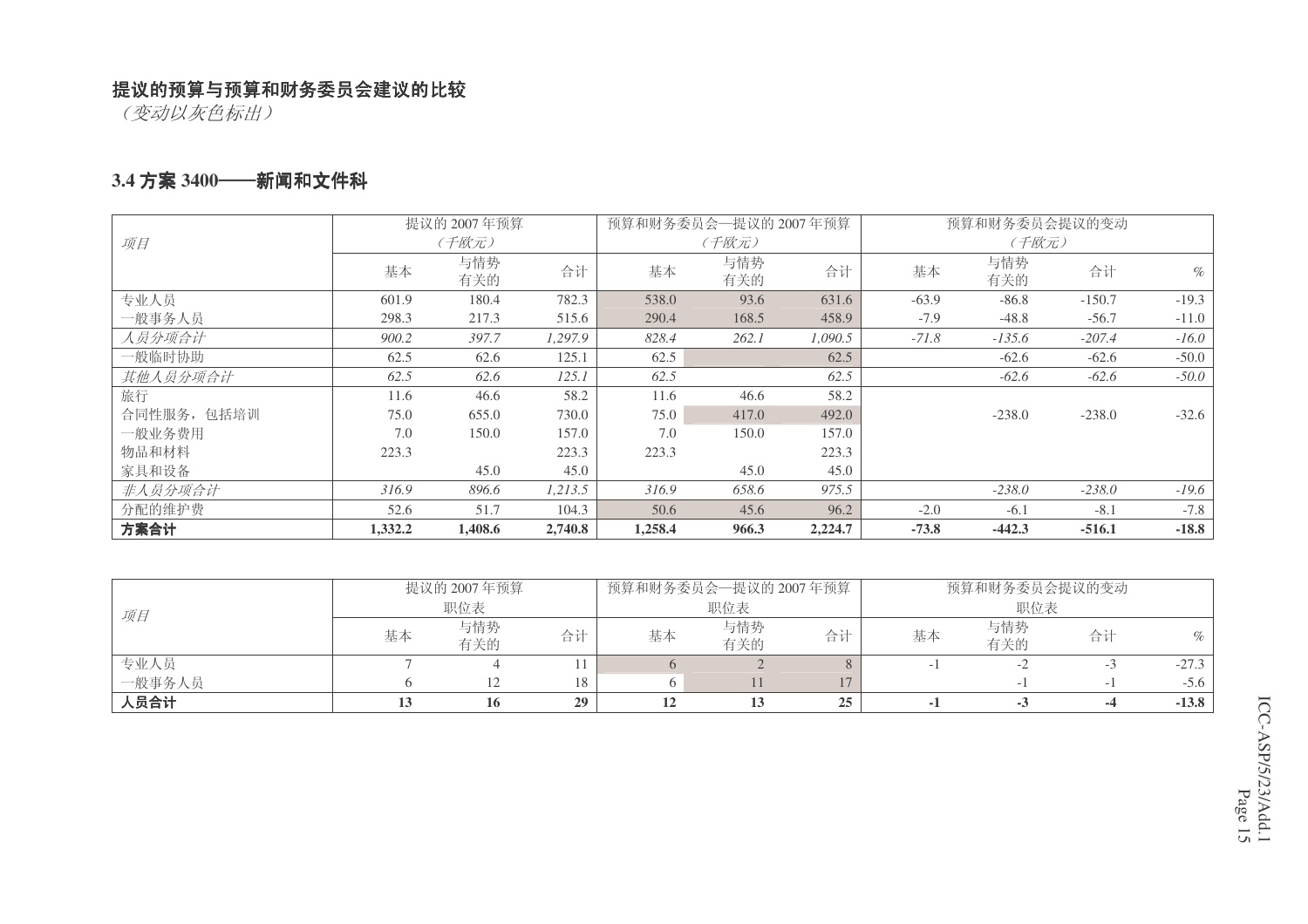(变动以灰色标出)

#### 3.5 方案 3500──被害人和律师司

|             |         | 提议的 2007年预算 |         |         | 预算和财务委员会—提议的 2007年预算 |         |         | 预算和财务委员会提议的变动 |          |         |
|-------------|---------|-------------|---------|---------|----------------------|---------|---------|---------------|----------|---------|
| 项目          |         | (千欧元)       |         |         | (千欧元)                |         |         | (千欧元)         |          |         |
|             | 基本      | 与情势有<br>关的  | 合计      | 基本      | 与情势有<br>关的           | 合计      | 基本      | 与情势有<br>关的    | 合计       | $\%$    |
| 专业人员        | 1,148.3 | 803.9       | 1,952.2 | 1,106.9 | 781.9                | 1,888.8 | $-41.4$ | $-22.0$       | $-63.4$  | $-3.2$  |
| 一般事务人员      | 281.5   | 441.2       | 722.7   | 271.5   | 423.7                | 695.2   | $-10.0$ | $-17.5$       | $-27.5$  | $-3.8$  |
| 人员分项合计      | 1,429.8 | 1,245.1     | 2,674.9 | 1.378.4 | 1.205.6              | 2,584.0 | $-51.4$ | $-39.5$       | $-90.9$  | $-3.4$  |
| 一般临时协助      | 91.5    | 31.2        | 122.7   | 91.5    |                      | 91.5    |         | $-31.2$       | $-31.2$  | $-25.4$ |
| 顾问          | 16.0    |             | 16.0    | 16.0    |                      | 16.0    |         |               |          |         |
| 其他人员分项合计    | 107.5   | 31.2        | 138.7   | 107.5   |                      | 107.5   |         | $-31.2$       | $-31.2$  | $-22.5$ |
| 旅行          | 19.0    | 98.9        | 117.9   | 15.2    | 92.7                 | 107.9   | $-3.8$  | $-6.2$        | $-10.0$  | $-8.5$  |
| 合同性服务, 包括培训 | 12.6    | 1,539.3     | 1,551.9 | 12.6    | 1,539.3              | 1,551.9 |         |               |          |         |
| 一般业务费用      |         | 28.6        | 28.6    |         | 28.6                 | 28.6    |         |               |          |         |
| 非人员分项合计     | 31.6    | 1.666.8     | 1.698.4 | 27.8    | 1.660.6              | 1.688.4 | $-3.8$  | $-6.2$        | $-10.0$  | $-0.6$  |
| 分配的维护费      | 64.6    | 61.5        | 126.1   | 67.3    | 66.6                 | 133.9   | 2.7     | 5.1           | 7.8      | 6.2     |
| 方案合计        | 1,633.5 | 3,004.6     | 4,638.1 | 1,581.0 | 2,932.8              | 4,513.8 | $-52.5$ | $-71.8$       | $-124.3$ | $-2.7$  |

|        |     | 提议的 2007年预算 |    | 预算和财务委员会—提议的 2007年预算 |            |    | 预算和财务委员会提议的变动 |            |    |      |
|--------|-----|-------------|----|----------------------|------------|----|---------------|------------|----|------|
| 项目     |     | 职位表         |    |                      | 职位表        |    |               | 职位表        |    |      |
|        | 基本  | 与情势<br>有关的  | 合计 | 基本                   | 与情势<br>有关的 | 合计 | 基本            | 与情势<br>有关的 | 合计 | $\%$ |
| 专业人员   |     |             | 20 |                      |            | 20 |               |            |    |      |
| 一般事务人员 |     | 10          |    |                      |            |    |               |            |    |      |
| 人员合计   | 10. | 19          | 35 | 16                   | 19         | 35 |               |            |    |      |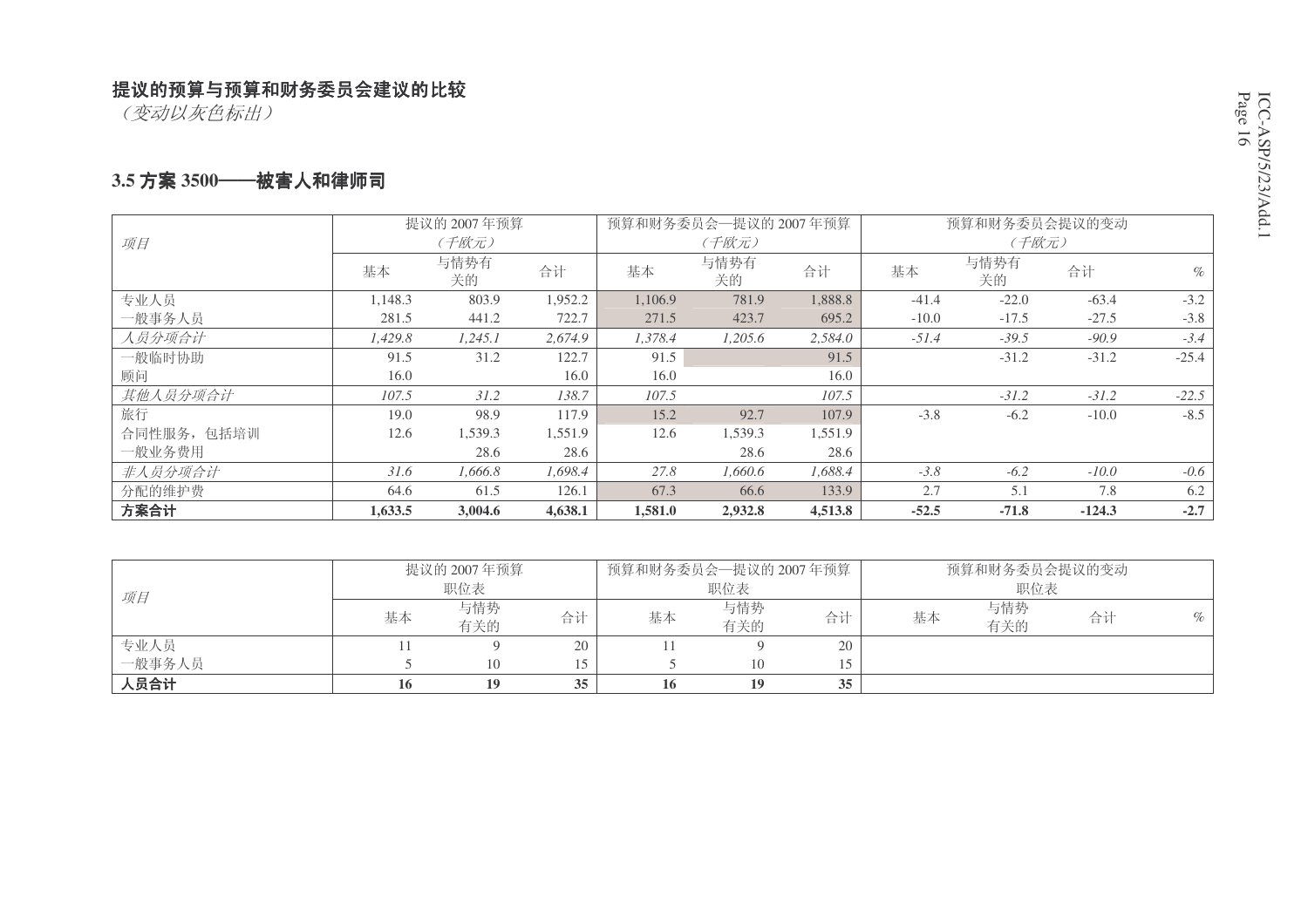(变动以灰色标出)

#### 3.6 方案 3600──被害人信托基金秘书处

|             |       | 提议的 2007年预算      |       | 预算和财务委员会一提议的 2007年预算 |       |         | 预算和财务委员会提议的变动 |         |         |
|-------------|-------|------------------|-------|----------------------|-------|---------|---------------|---------|---------|
| 项目          |       | (千欧元)            |       | (千欧元)                |       |         | (千欧元)         |         |         |
|             | 基本    | 与情势<br>合计<br>有关的 | 基本    | 与情势<br>有关的           | 合计    | 基本      | 与情势<br>有关的    | 合计      | $\%$    |
| 专业人员        | 363.9 | 363.9            | 349.7 |                      | 349.7 | $-14.2$ |               | $-14.2$ | $-3.9$  |
| 一般事务人员      | 112.6 | 112.6            | 108.6 |                      | 108.6 | $-4.0$  |               | $-4.0$  | $-3.6$  |
| 人员分项合计      | 476.5 | 476.5            | 458.3 |                      | 458.3 | $-18.2$ |               | $-18.2$ | $-3.8$  |
| 一般临时协助      |       |                  |       |                      |       |         |               |         |         |
| 其他人员分项合计    |       |                  |       |                      |       |         |               |         |         |
| 旅行          | 70.0  | 70.0             | 49.0  |                      | 49.0  | $-21.0$ |               | $-21.0$ | $-30.0$ |
| 招待费         | 7.0   | 7.0              | 7.0   |                      | 7.0   |         |               |         |         |
| 合同性服务, 包括培训 | 90.0  | 90.0             | 90.0  |                      | 90.0  |         |               |         |         |
| 一般业务费用      | 83.0  | 83.0             | 83.0  |                      | 83.0  |         |               |         |         |
| 物品和材料       | 10.0  | 10.0             | 10.0  |                      | 10.0  |         |               |         |         |
| 家具和设备       |       |                  |       |                      |       |         |               |         |         |
| 非人员分项合计     | 260.0 | 260.0            | 239.0 |                      | 239.0 | $-21.0$ |               | $-21.0$ | $-8.1$  |
| 分配的维护费      | 20.2  | 20.2             | 21.1  |                      | 21.1  | 0.9     |               | 0.9     | 4.5     |
| 方案合计        | 756.7 | 756.7            | 718.4 |                      | 718.4 | $-38.3$ |               | $-38.3$ | $-5.1$  |

|        |    | 提议的 2007年预算 |    | 预算和财务委员会—提议的 2007年预算 |            |    | 预算和财务委员会提议的变动 |            |    |      |
|--------|----|-------------|----|----------------------|------------|----|---------------|------------|----|------|
| 项目     |    | 职位表         |    |                      | 职位表        |    |               | 职位表        |    |      |
|        | 基本 | 与情势<br>有关的  | 合计 | 基本                   | 与情势<br>有关的 | 合计 | 基本            | 与情势<br>有关的 | 合计 | $\%$ |
| 专业人员   |    |             |    |                      |            |    |               |            |    |      |
| 一般事务人员 |    |             |    |                      |            |    |               |            |    |      |
| 人员合计   |    |             |    |                      |            |    |               |            |    |      |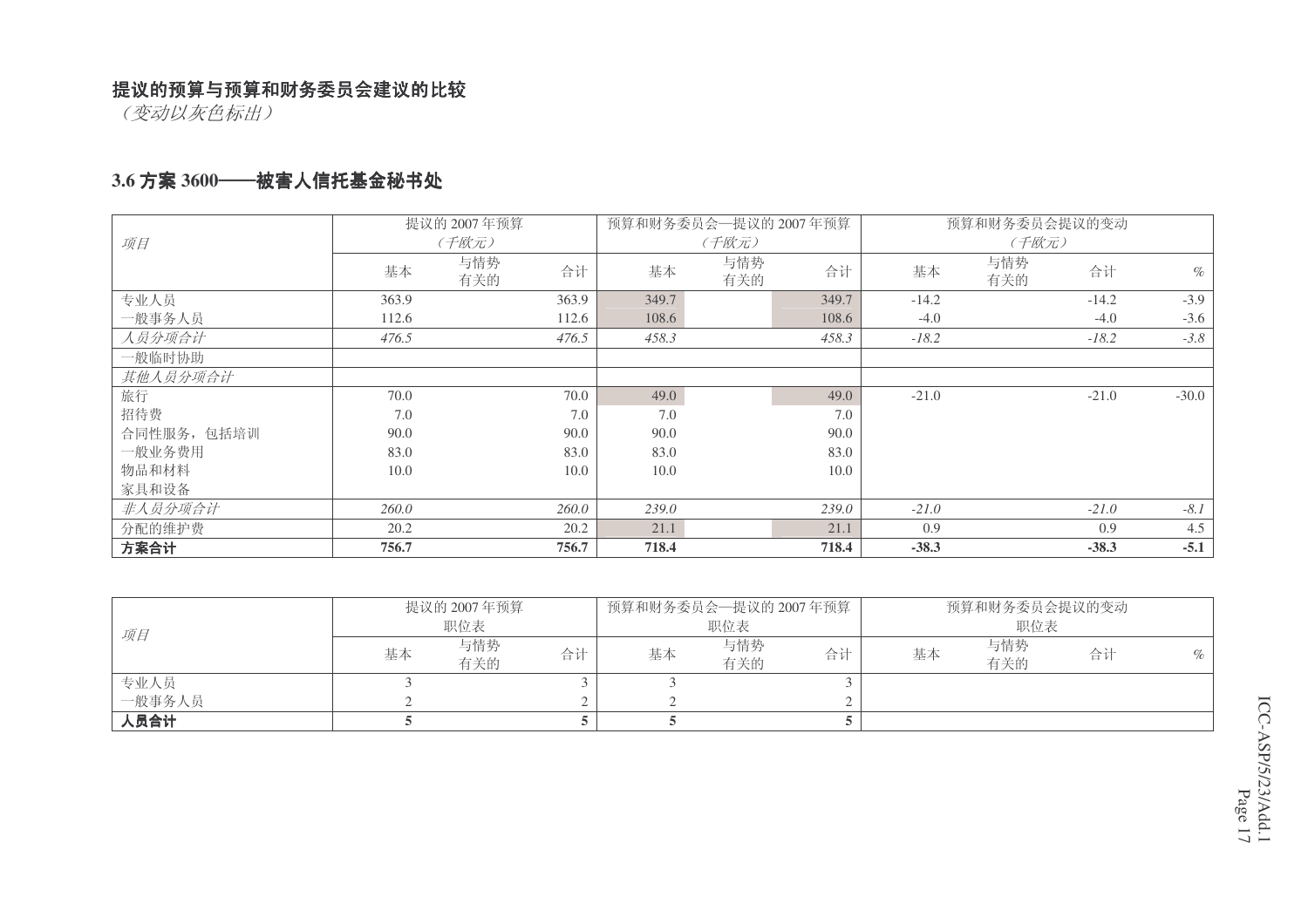(变动以灰色标出)

#### 4. 主要方案 IV——缔约国大会秘书处

|             |         | 提议的 2007年预算      |         | 预算和财务委员会—提议的 2007年预算 |         |         | 预算和财务委员会提议的变动    |         |
|-------------|---------|------------------|---------|----------------------|---------|---------|------------------|---------|
| 项目          |         | (千欧元)            |         | (千欧元)                |         |         | (千欧元)            |         |
|             | 基本      | 与情势<br>合计<br>有关的 | 基本      | 与情势<br>有关的           | 合计      | 基本      | 与情势<br>合计<br>有关的 | $\%$    |
| 专业人员        | 507.2   | 507.2            | 441.1   |                      | 441.1   | $-66.1$ | $-66.1$          | $-13.0$ |
| 一般事务人员      | 288.0   | 288.0            | 280.3   |                      | 280.3   | $-7.7$  | $-7.7$           | $-2.7$  |
| 人员分项合计      | 795.2   | 795.2            | 721.4   |                      | 721.4   | $-73.8$ | $-73.8$          | $-9.3$  |
| 一般临时协助      | 606.2   | 606.2            | 708.3   |                      | 708.3   | 102.1   | 102.1            | 16.8    |
| 会议临时协助      | 1,314.4 | 1,314.4          | 1,314.4 |                      | 1,314.4 |         |                  |         |
| 加班费         | 48.6    | 48.6             | 48.6    |                      | 48.6    |         |                  |         |
| 其他人员分项合计    | 1,969.2 | 1,969.2          | 2,071.3 |                      | 2,071.3 | 102.1   | 102.1            | 5.2     |
| 旅行          | 323.2   | 323.2            | 335.0   |                      | 335.0   | 11.8    | 11.8             | 3.7     |
| 招待费         | 10.0    | 10.0             | 10.0    |                      | 10.0    |         |                  |         |
| 合同性服务, 包括培训 | 1,044.1 | 1,044.1          | 1,044.1 |                      | 1,044.1 |         |                  |         |
| 一般业务费用      | 55.0    | 55.0             | 55.0    |                      | 55.0    |         |                  |         |
| 物品和材料       | 23.1    | 23.1             | 23.1    |                      | 23.1    |         |                  |         |
| 家具和设备       | 80.0    | 80.0             | 80.0    |                      | 80.0    |         |                  |         |
| 非人员分项合计     | 1,535.4 | 1,535.4          | 1,547.2 |                      | 1,547.2 | 11.8    | 11.8             | 0.8     |
| 分配的维护费      | 42.4    | 42.4             | 37.9    |                      | 37.9    | $-4.5$  | $-4.5$           | $-10.6$ |
| 主要方案 IV 合计  | 4,342.2 | 4,342.2          | 4,377.8 |                      | 4,377.8 | 35.6    | 35.6             | 0.8     |

|        |    | 提议的 2007年预算 |    |    | 预算和财务委员会—提议的 2007年预算 |    |    | 预算和财务委员会提议的变动 |    |         |  |
|--------|----|-------------|----|----|----------------------|----|----|---------------|----|---------|--|
| 项目     |    | 职位表         |    |    | 职位表                  |    |    | 职位表           |    |         |  |
|        | 基本 | 与情势<br>有关的  | 合计 | 基本 | 与情势<br>有关的           | 合计 | 基本 | 与情势<br>有关的    | 合计 | $\%$    |  |
| 专业人员   |    |             |    |    |                      |    |    |               |    | $-20.0$ |  |
| 一般事务人员 |    |             |    |    |                      |    |    |               |    |         |  |
| 人员合计   |    |             | 10 |    |                      |    |    |               |    | $-10.0$ |  |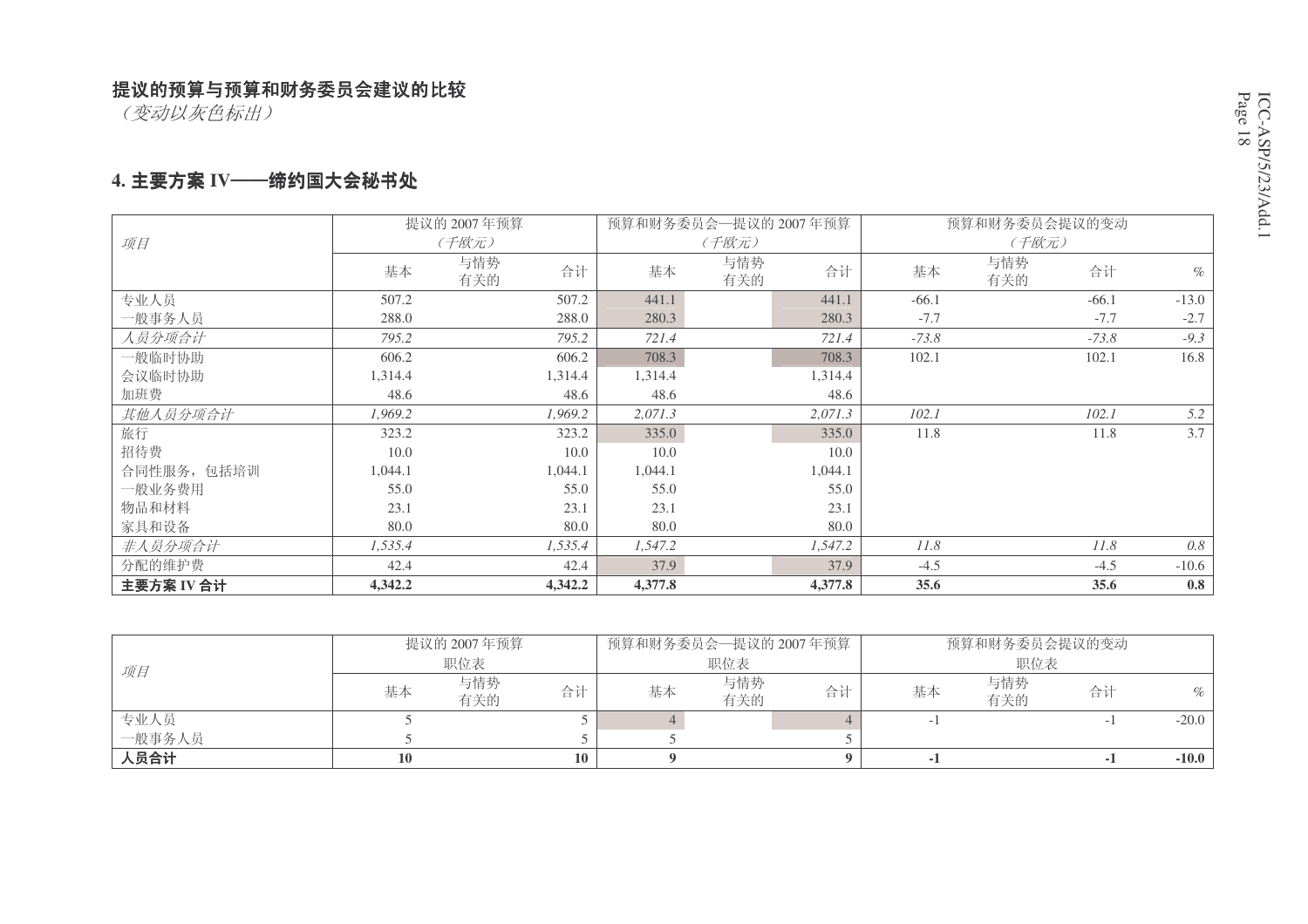(变动以灰色标出)

#### 5. 主要方案 Ⅴ──对法院办公楼的投资

|             |         | 提议的 2007年预算 |         | 预算和财务委员会一提议的 2007年预算 |            |         |          |            | 预算和财务委员会提议的变动 |         |
|-------------|---------|-------------|---------|----------------------|------------|---------|----------|------------|---------------|---------|
| 项目          |         | (千欧元)       |         |                      | (千欧元)      |         |          |            | (千欧元)         |         |
|             | 基本      | 与情势<br>有关的  | 合计      | 基本                   | 与情势<br>有关的 | 合计      | 基本       | 与情势<br>有关的 | 合计            | $\%$    |
| 专业人员        | 180.1   |             | 180.1   | 180.1                |            | 180.1   | 0.0      |            | 0.0           | $0.0\,$ |
| 一般事务人员      | 281.7   |             | 281.7   | 31.3                 |            | 31.3    | $-250.4$ |            | $-250.4$      | $-88.9$ |
| 人员分项合计      | 461.8   |             | 461.8   | 211.4                |            | 211.4   | $-250.4$ |            | $-250.4$      | $-54.2$ |
| 一般临时协助      | 250.0   |             | 250.0   | 250.0                |            | 250.0   |          |            |               |         |
| 其他人员分项合计    | 250.0   |             | 250.0   | 250.0                |            | 250.0   |          |            |               |         |
| 旅行          | 11.4    |             | 11.4    | 11.4                 |            | 11.4    |          |            |               |         |
| 合同性服务, 包括培训 | 354.0   |             | 354.0   | 354.0                |            | 354.0   |          |            |               |         |
| 一般业务费用      | 422.9   |             | 422.9   | 422.9                |            | 422.9   |          |            |               |         |
| 物品和材料       | 157.6   |             | 157.6   | 157.6                |            | 157.6   |          |            |               |         |
| 家具和设备       | 863.1   |             | 863.1   | 863.1                |            | 863.1   |          |            |               |         |
| 非人员分项合计     | 1.809.0 |             | 1.809.0 | 1.809.0              |            | 1,809.0 |          |            |               |         |
| 分配的维护费      | 44.4    |             | 44.4    | 12.6                 |            | 12.6    | $-31.8$  |            | $-31.8$       | $-71.6$ |
| 主要方案V合计     | 2,565.2 |             | 2,565.2 | 2,283.0              |            | 2,283.0 | $-282.2$ |            | $-282.2$      | $-11.0$ |

|        |    | 提议的 2007年预算 |    |    |            | 预算和财务委员会一提议的 2007年预算 |    | 预算和财务委员会提议的变动 |    |         |
|--------|----|-------------|----|----|------------|----------------------|----|---------------|----|---------|
| 项目     |    | 职位表         |    |    | 职位表        |                      |    | 职位表           |    |         |
|        | 基本 | 与情势<br>有关的  | 合计 | 基本 | 与情势<br>有关的 | 合计                   | 基本 | 与情势<br>有关的    | 合计 | $\%$    |
| 专业人员   |    |             |    |    |            |                      |    |               |    |         |
| 一般事务人员 |    |             |    |    |            |                      | -8 |               | -8 | $-88.9$ |
| 人员合计   |    |             |    |    |            |                      |    |               |    | $-72.7$ |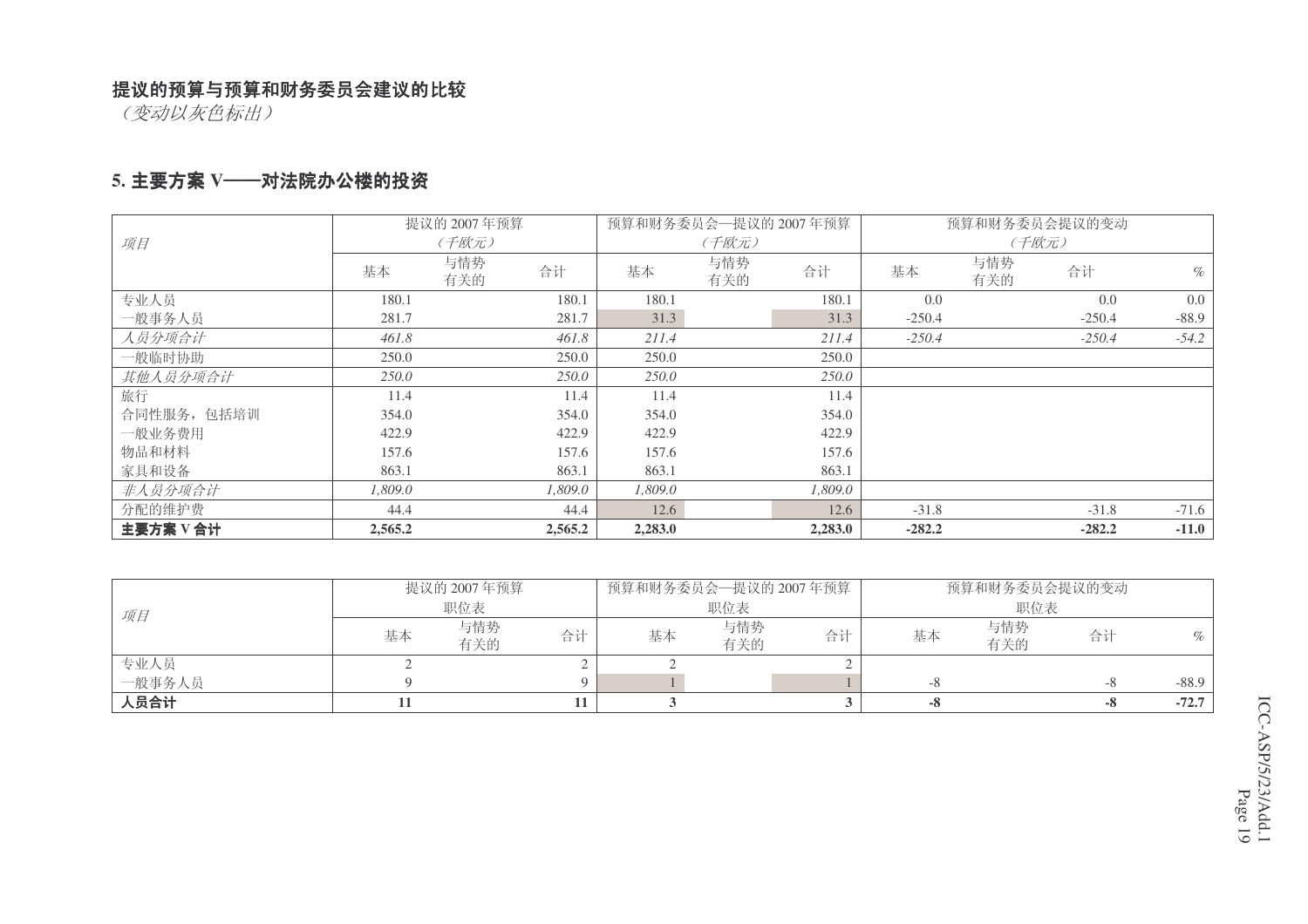(变动以灰色标出)

#### 5.1 方案 5100──临时办公楼

|            |         | 提议的 2007年预算 |         |         | 预算和财务委员会—提议的 2007年预算 |         |          | 预算和财务委员会提议的变动 |          |         |  |
|------------|---------|-------------|---------|---------|----------------------|---------|----------|---------------|----------|---------|--|
| 项目         | (千欧元)   |             |         |         | (千欧元)                |         | (千欧元)    |               |          |         |  |
|            | 基本      | 与情势有<br>关的  | 合计      | 基本      | 与情势有<br>关的           | 合计      | 基本       | 与情势有<br>关的    | 合计       | $\%$    |  |
| 专业人员       | 281.7   |             | 281.7   | 31.3    |                      | 31.3    | $-250.4$ |               | $-250.4$ | $-88.9$ |  |
| 人员分项合计     | 281.7   |             | 281.7   | 31.3    |                      | 31.3    | $-250.4$ |               | $-250.4$ | $-88.9$ |  |
| 一般临时协助     | 250.0   |             | 250.0   | 250.0   |                      | 250.0   |          |               |          |         |  |
| 其他人员分项合计   | 250.0   |             | 250.0   | 250.0   |                      | 250.0   |          |               |          |         |  |
| 合同性服务,包括培训 | 44.0    |             | 44.0    | 44.0    |                      | 44.0    |          |               |          |         |  |
| 一般业务费用     | 422.9   |             | 422.9   | 422.9   |                      | 422.9   |          |               |          |         |  |
| 物品和材料      | 157.6   |             | 157.6   | 157.6   |                      | 157.6   |          |               |          |         |  |
| 家具和设备      | 863.1   |             | 863.1   | 863.1   |                      | 863.1   |          |               |          |         |  |
| 非人员分项合计    | 1,487.6 |             | 1,487.6 | 1,487.6 |                      | 1,487.6 |          |               |          |         |  |
| 分配的维护费     | 36.3    |             | 36.3    | 4.2     |                      | 4.2     | $-32.1$  |               | $-32.1$  | $-88.4$ |  |
| 方案合计       | 2,055.6 |             | 2,055.6 | 1,773.1 |                      | 1,773.1 | $-282.5$ |               | $-282.5$ | $-13.7$ |  |

| 项目     | 提议的 2007年预算 |            |    | 预算和财务委员会—提议的 2007年预算 |            |    | 预算和财务委员会提议的变动 |            |    |         |
|--------|-------------|------------|----|----------------------|------------|----|---------------|------------|----|---------|
|        | 职位表         |            |    | 职位表                  |            |    | 职位表           |            |    |         |
|        | 基本          | 与情势<br>有关的 | 合计 | 基本                   | 与情势<br>有关的 | 合计 | 基本            | 与情势<br>有关的 | 合计 | $\%$    |
| 专业人员   |             |            |    |                      |            |    |               |            |    |         |
| 一般事务人员 |             |            |    |                      |            |    |               |            | -8 | $-88.9$ |
| 人员合计   |             |            |    |                      |            |    | -8            |            | -8 | $-88.9$ |